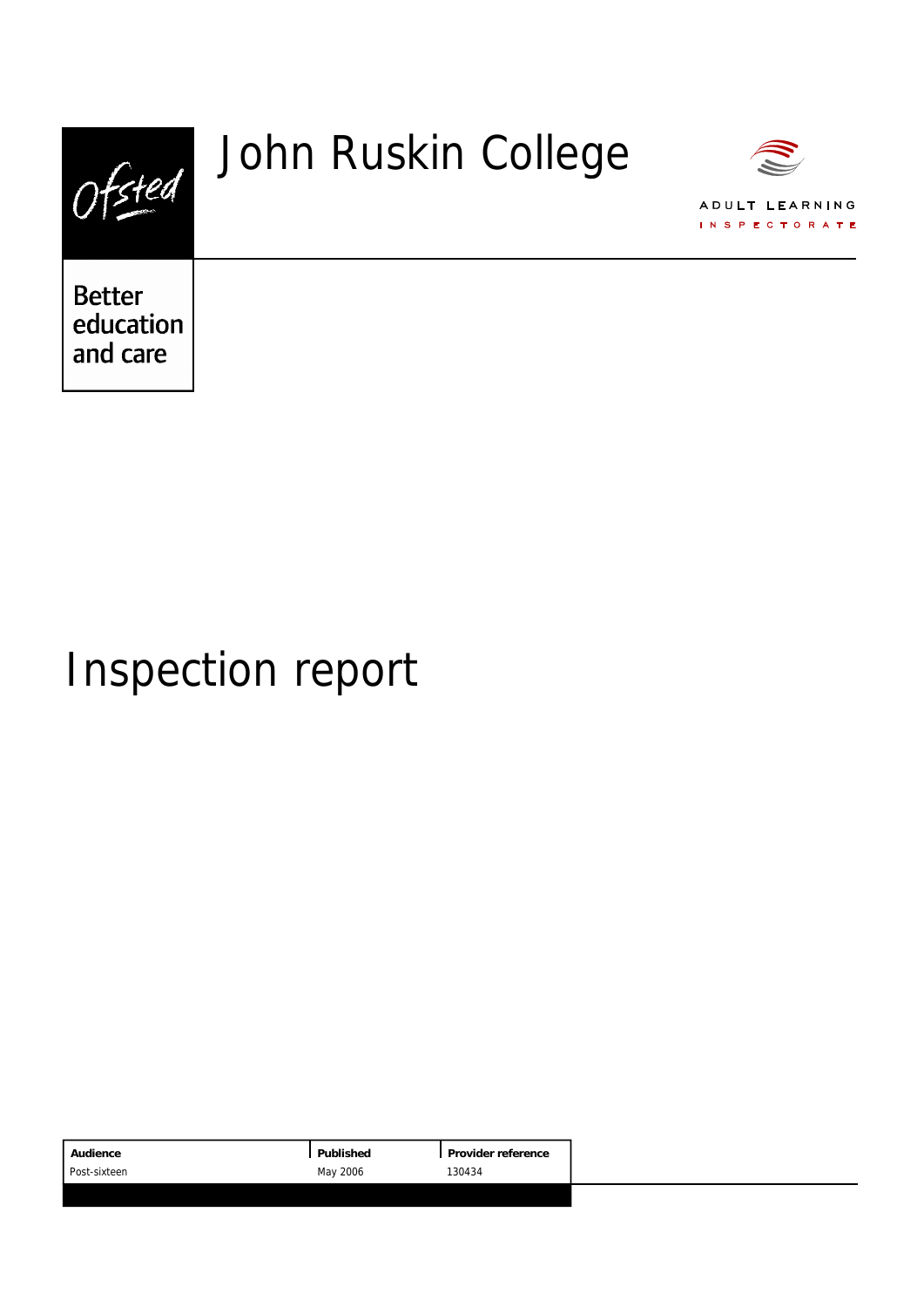### **Contents**

| Basic information about the college                       | 3  |
|-----------------------------------------------------------|----|
| Background of the organisation<br>Scope of the inspection | 4  |
|                                                           |    |
| Summary of grades awarded                                 | 6  |
| Curriculum areas                                          | 6  |
|                                                           |    |
| Overall judgement                                         |    |
| Main findings                                             | 10 |
| Curriculum area inspections                               | 14 |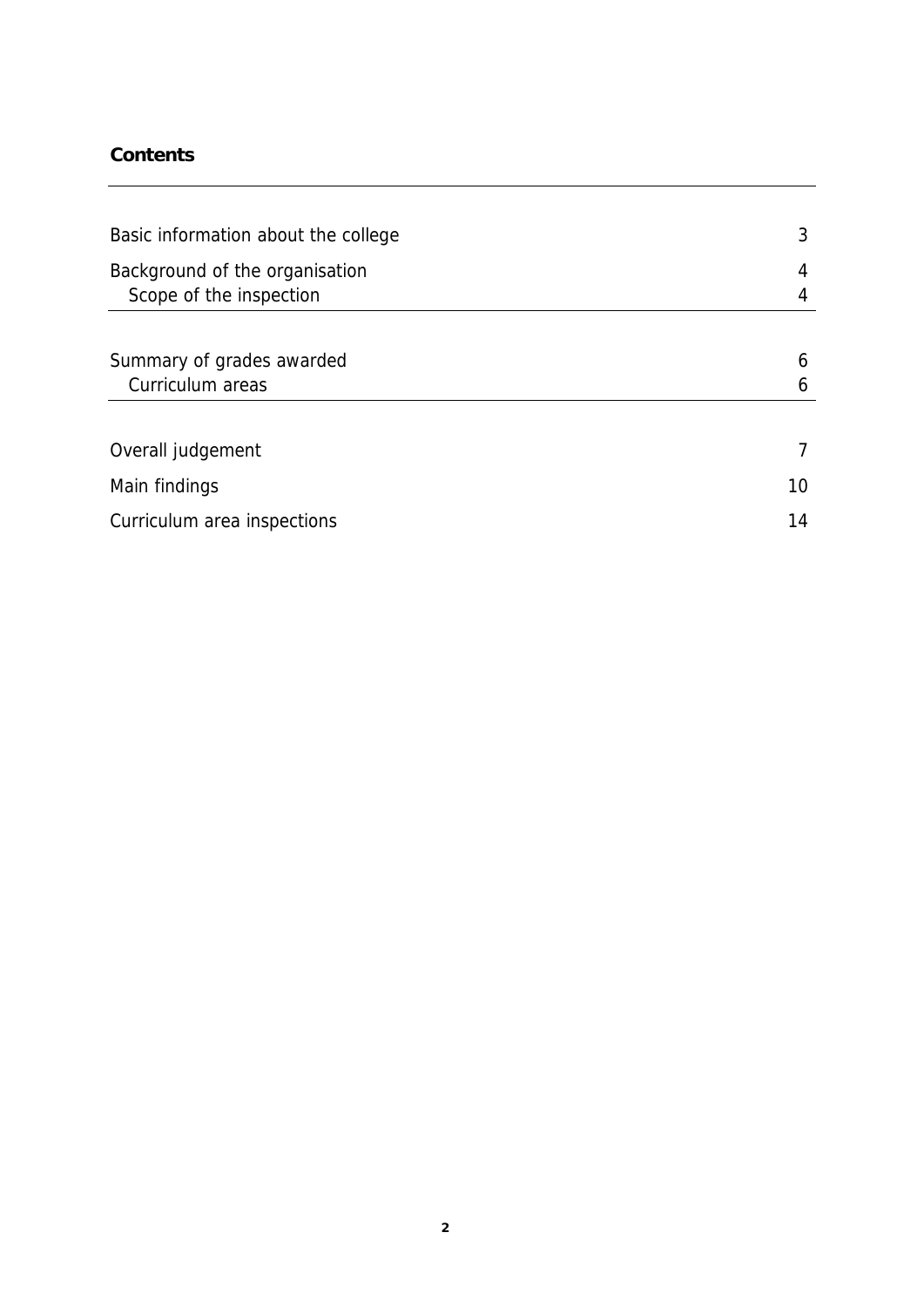## **Basic information about the college**

| Name of college:                          | John Ruskin College                |
|-------------------------------------------|------------------------------------|
| Type of college:                          | Sixth Form College                 |
| Principal:                                | Jennifer Sims                      |
| Address of college:                       | Selsdon Park Road, Croydon CR2 8JJ |
| Telephone number:                         | 0208 651 1131                      |
| Fax number:                               | 0208 651 4011                      |
| Chair of governors:                       | Geoffrey Jackson                   |
| Unique reference number: 130434           |                                    |
| Name of lead inspector: Janet Mercer, HMI |                                    |
| Dates of inspection:                      | 13-17 March 2006                   |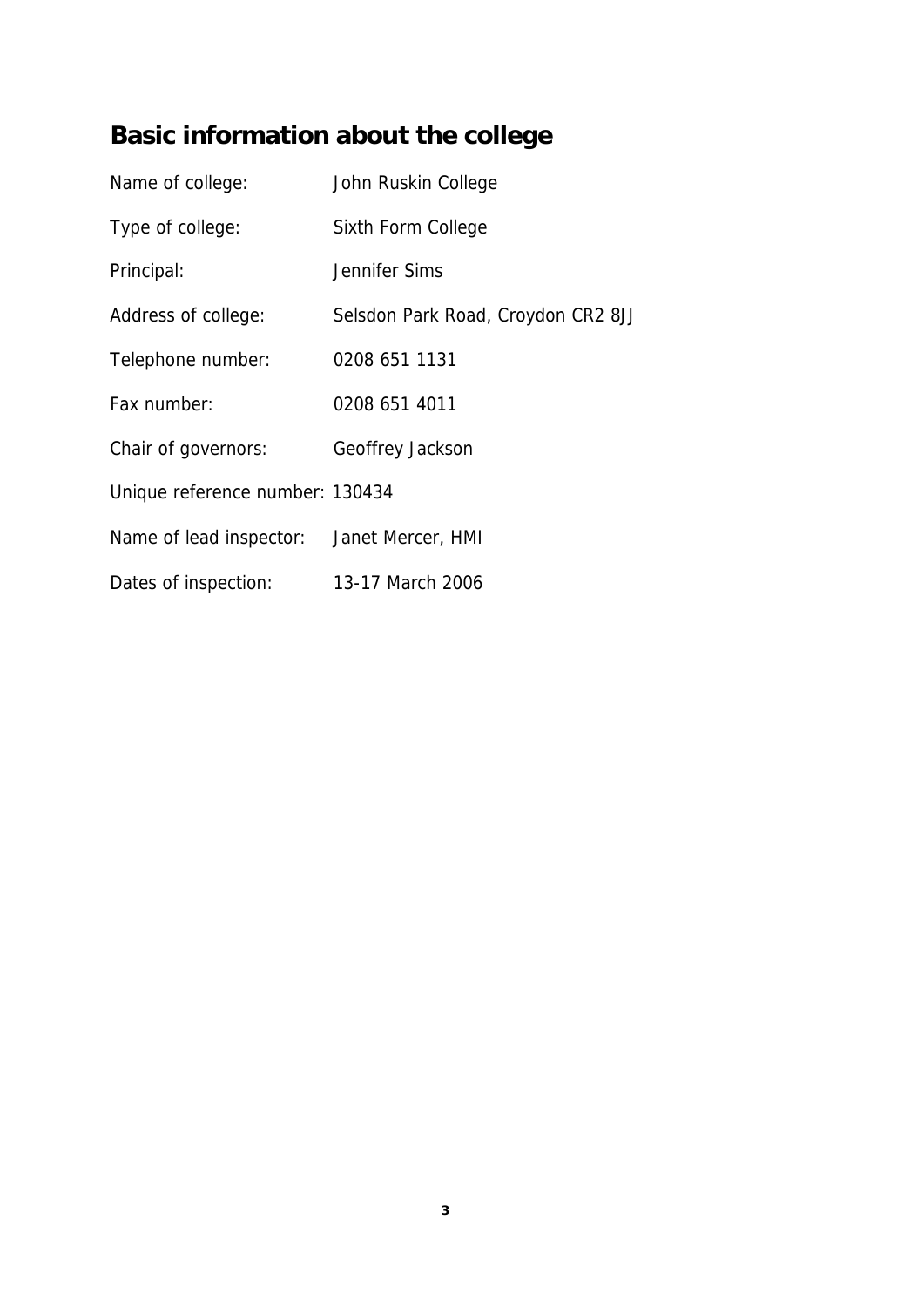### **Background of the organisation**

- 1. John Ruskin College is a small sixth form college in south Croydon and is one of three colleges in the borough. Croydon is one of the most populated boroughs in England with approximately 330,000 residents. It is the largest commercial and retail centre in the south east outside central London and most employment is within the services sector. Current unemployment rates are low at 3.6%. The borough includes several areas of economic deprivation.
- 2. The college has approximately 1,200 full-time learners aged 16 to 18 and 1,500 adult learners who study part-time. The college also provides distance learning courses which are tailored to meet the needs of local employers. Learners aged 14 to 16 study health and social care, media or leisure and tourism. Courses are offered in 10 of the 15 subject sector categories. One quarter of full-time learners aged 16 to 19 study at levels 1 and 2 and nearly two thirds are studying vocational programmes at levels 1, 2, or 3. Nearly one third of adult learners are taking courses at entry level or level 1, two thirds are on vocational programmes at level 2, with a very small number on level 3 programmes. The college's mission is to "raise the aspirations and achievements of young people in order to help them realise their individual potential both academically and personally".
- 3. The learner profile has changed markedly since the last inspection. The proportion of learners from minority ethnic groups has increased from 50% in 2001 to 84% in 2005/06. The largest groups represented are learners of African and Caribbean heritage. Learners now come to the college from a wide geographical area across south London and from over 100 different schools. Learners' prior attainment is often much lower than that seen in other sixth form colleges. Average General Certificate of Secondary Education (GCSE) point scores for learners on level 3 programmes were 4.7 compared to the average of 5.8 for all colleges nationally in 2005. Educational attainment in the local authority is just below the national average with 54% of pupils gaining 5 or more A\*-C grades at GCSE, although this figure masks low achievement in some schools where fewer than 40% of pupils achieve 5 A\*-C GCSEs.

### **Scope of the inspection**

- 4. In deciding the scope of this inspection, inspectors took account of: the college's previous inspection report (www.ofsted.gov.uk); the college's most recent self-assessment report and development plans; comments from the local Learning and Skills Council (LSC); reports from the inspectorate annual assessment visits; and data on enrolments and learners' achievements over the period since the last inspection. This inspection focused on the following aspects:
	- overall effectiveness of the college and its capacity to improve further
	- achievements and standards
	- quality of provision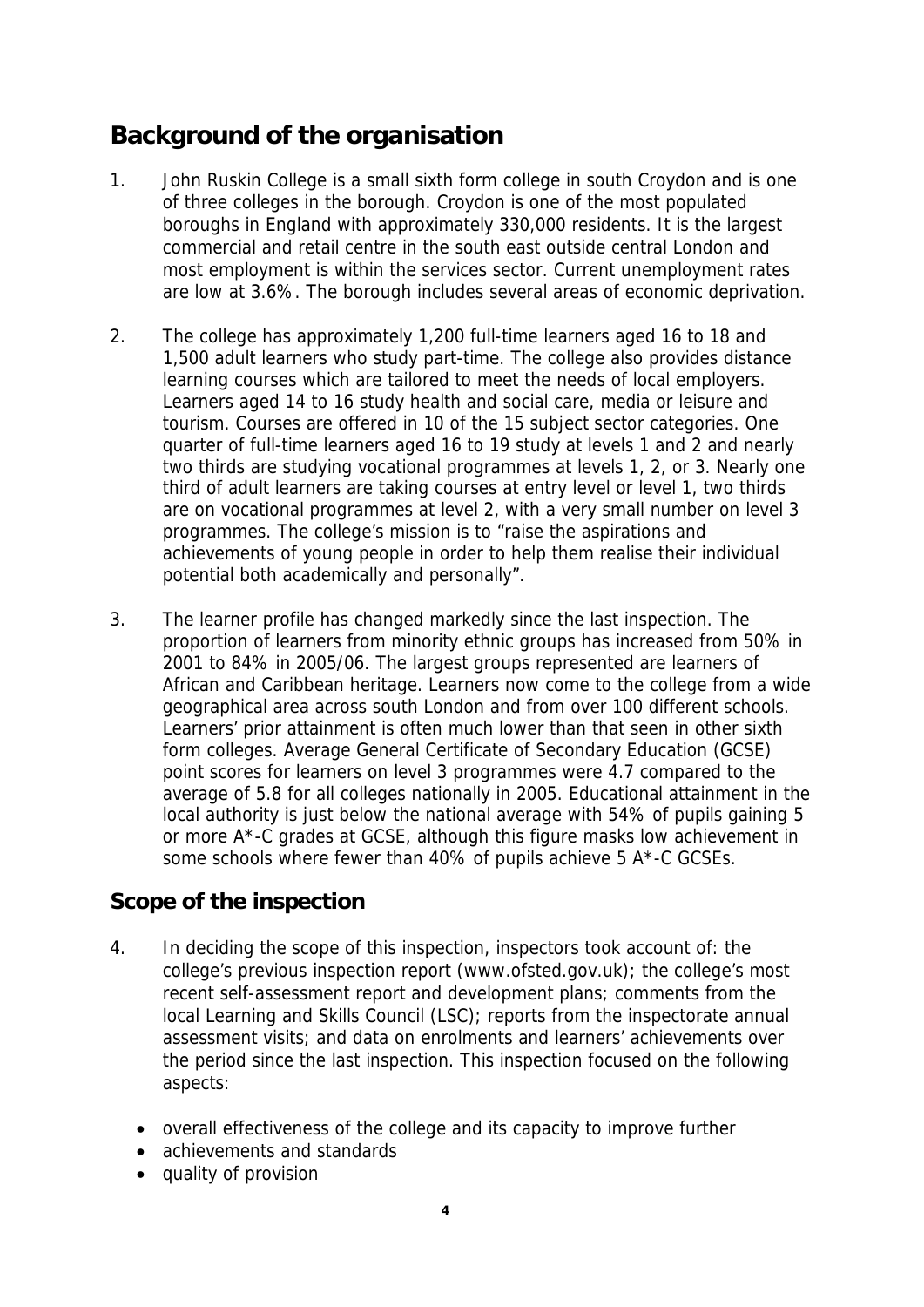- leadership and management
- specialist provision in: science and mathematics; information and communication technology; arts, media and publishing; business, administration and law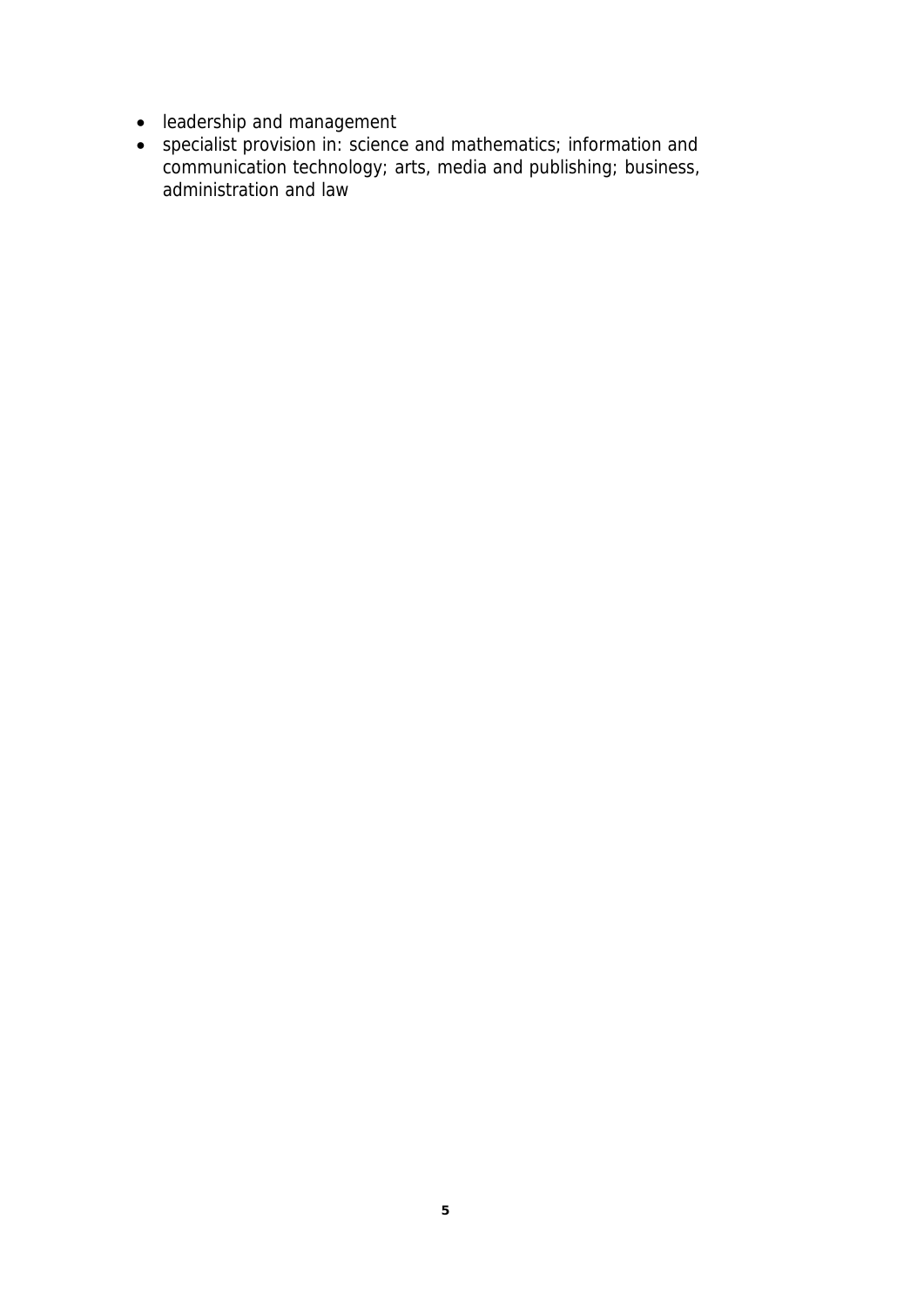## **Summary of grades awarded**

| Effectiveness of provision | Satisfactory: grade 3 |  |  |  |
|----------------------------|-----------------------|--|--|--|
|                            |                       |  |  |  |
| Capacity to improve        | Satisfactory: grade 3 |  |  |  |
|                            |                       |  |  |  |
| Achievements and standards | Satisfactory: grade 3 |  |  |  |
|                            |                       |  |  |  |
| Quality of provision       | Satisfactory: grade 3 |  |  |  |
|                            |                       |  |  |  |
| Leadership and management  | Satisfactory: grade 3 |  |  |  |

Note: Where contributory grades have been awarded, they are shown in the relevant sections of the report. Contributory grades represent the judgement of the team that the quality of the aspect of provision indicated by the grade differs from the grade overall.

#### **Curriculum areas**

| Science and mathematics       | Satisfactory: grade 3 |
|-------------------------------|-----------------------|
|                               |                       |
| Information and communication | Satisfactory: grade 3 |
| technology                    |                       |
|                               |                       |
| Arts, media and publishing    | Satisfactory: grade 3 |
|                               |                       |

Business, administration and law Satisfactory: grade 3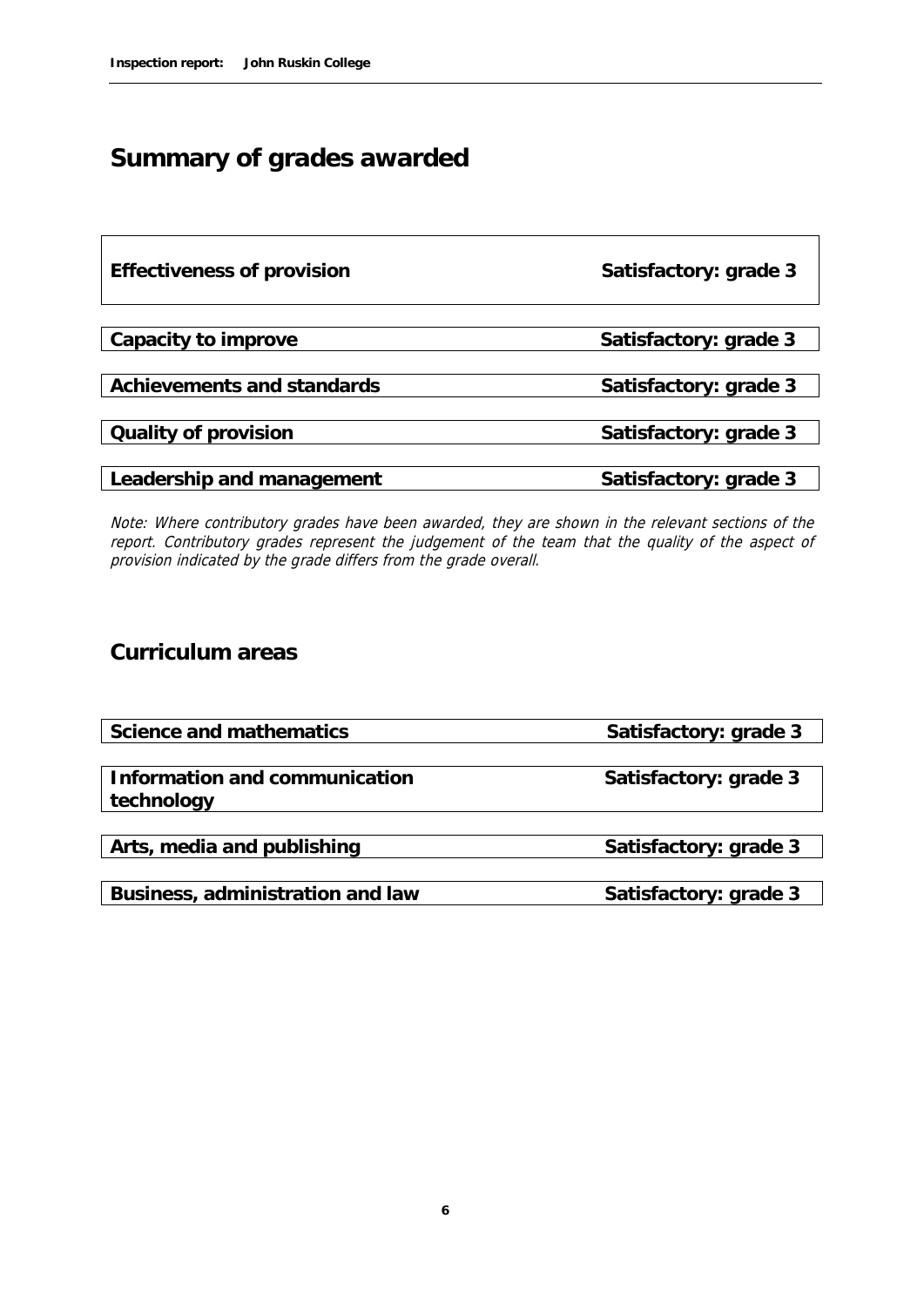### **Overall judgement**

#### **Effectiveness of provision Satisfactory: grade 3**

- 5. John Ruskin College provides a satisfactory standard of education and good support and guidance for learners. The college's approach to educational and social inclusion is good. The college has worked hard to respond to the changing needs of its learners, through significant changes to the curriculum and improved support for learners. As well as increasing the range of vocational provision, the college offers courses for learners aged 14 to 16 in health and social care, media, and leisure and tourism and a range of distance learning courses for adults, tailored to meet the needs of local employers.
- 6. Achievements and standards are satisfactory. Success rates have improved since the last inspection, with high pass rates on most vocational programmes, which account for 60% of the college's provision. Retention and pass rates remain below national averages for sixth form colleges on many General Certificate of Education (GCE) AS level courses. The majority of learners come to the college with significantly lower than average prior attainment and most make the progress expected. Value added data show that progress made by learners, relative to their prior attainment, improved significantly in 2005. Good personal and learning support helps learners to raise their aspirations and progression rates within the college and to higher education are high. Effective partnerships with local schools and a wide range of external agencies provide additional support for learners and contribute to the development of a supportive and harmonious learning environment.
- 7. Teaching is satisfactory overall, with areas of good practice. Lessons are well planned and many teachers use a range of strategies to maintain learners' interest. However, in weaker lessons, teaching does not sufficiently meet the needs of all learners. While learners develop key skills in literacy, numeracy and ICT, these are not always formally accredited. The college has introduced improved attendance monitoring systems, though in some lessons, poor punctuality still disrupts learning.
- 8. Leadership and management are satisfactory. The college's self-assessment and quality improvement systems are becoming more rigorous in monitoring the quality of provision. Senior managers and governors set a clear agenda for continuing improvement and the college self-assessment report is largely accurate. There are still some inconsistencies in the rigour of self-assessment at course team level. Financial management is good and the college provides good value for money.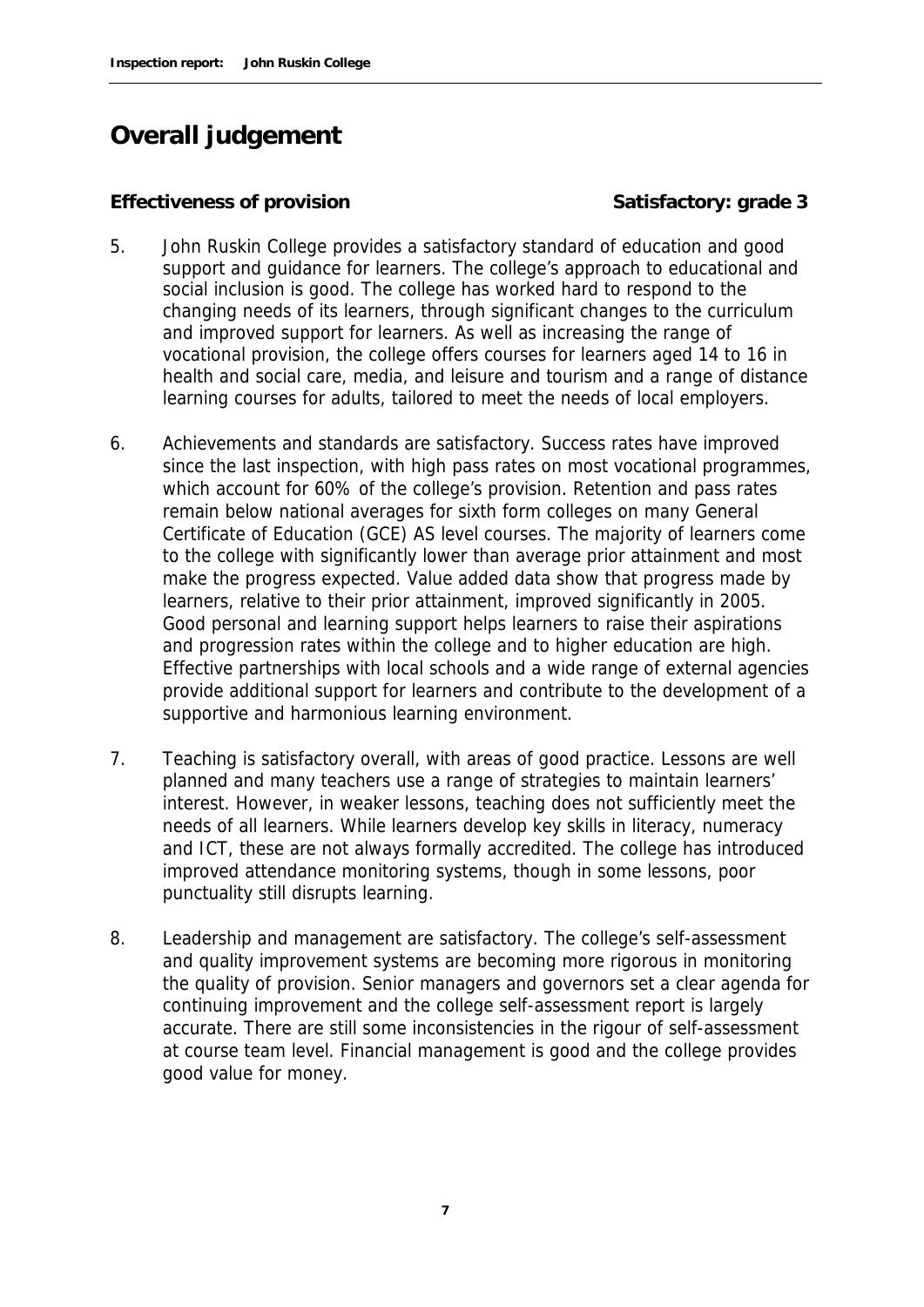#### Capacity to improve **Satisfactory:** grade 3

9. The college demonstrates satisfactory capacity to improve. Senior managers and governors have responded well to the changing context of the college and the challenges this presents. The college is improving its quality assurance arrangements. The self-assessment report is broadly accurate and identifies key areas for improvement. However, the implementation of some college quality assurance procedures and the rigour of evaluation are not sufficiently consistent, particularly at course team level. The increased rigour in lesson observations provides a more accurate assessment of the quality of teaching to inform action plans. Staff training is addressing the key aspects to be improved.

**The effectiveness of the steps taken by the college to promote improvement since the last inspection**

10. The college has made satisfactory progress towards improvements since the last inspection. Pass rates have risen in many areas although retention has not improved significantly. Retention and pass rates on AS-level courses remain well below the average for sixth form colleges. Recent changes to curriculum structures have improved the sharing of good practice. The development of a virtual learning environment is contributing to the development and sharing of teaching resources. Teachers have an increased awareness of using different strategies to meet the range of learners' needs and abilities, but there is still some inconsistency in how effectively these are used in lessons. The implementation of the self-assessment process, while improving, remains variable. The college has significantly improved attendance over the last two years but punctuality remains a concern on some courses.

**Key strengths of the college**

#### **Strengths**

- high pass rates on most vocational courses
- broad range of courses which meet the changing needs of learners
- productive partnerships with local schools and external agencies
- supportive and inclusive learning environment
- high progression rates within the college and to higher education
- good personal and learning support for learners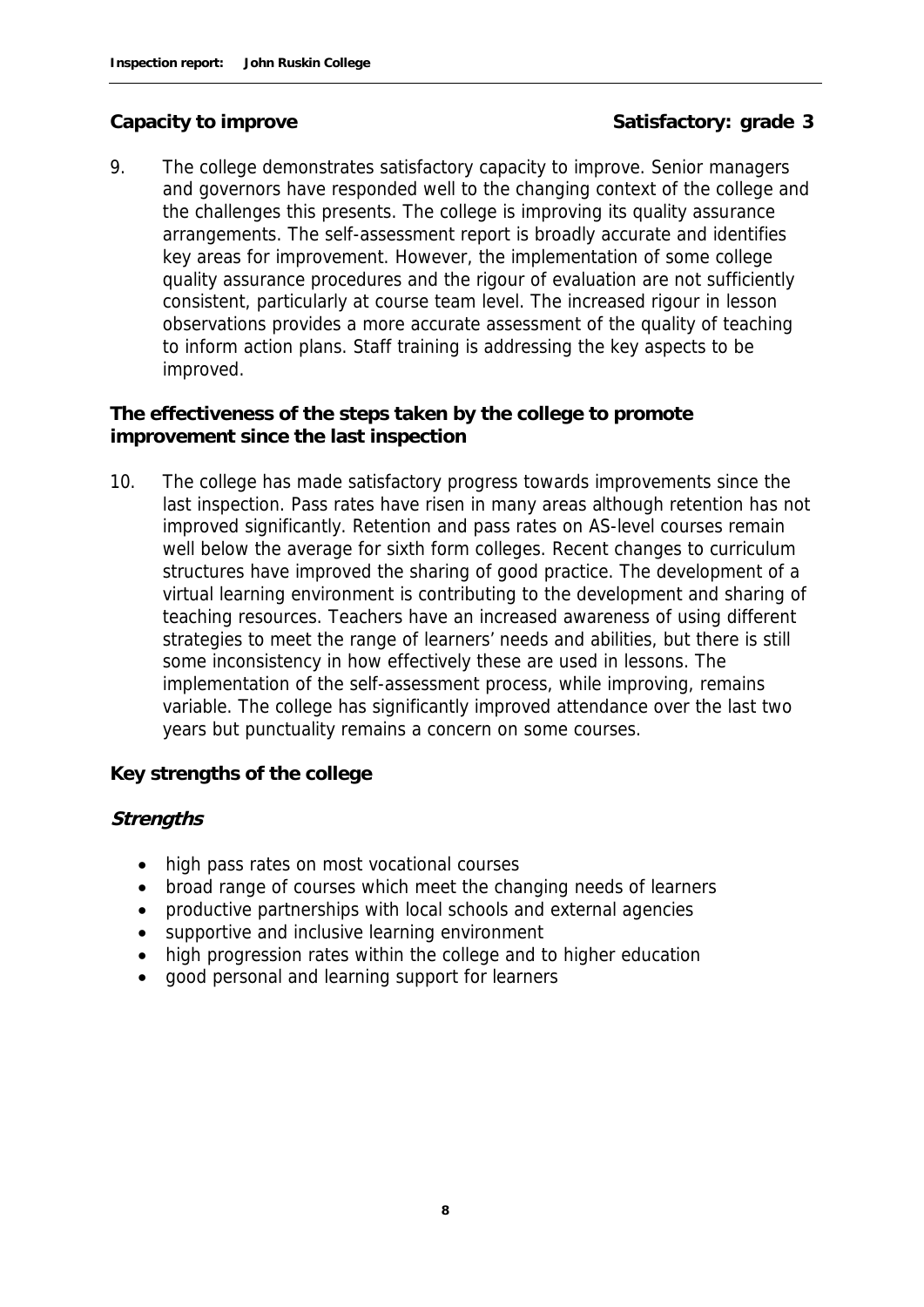#### **Areas for improvement**

**The college should address:**

- retention and pass rates on many GCE AS level courses
- ensuring that teaching strategies meet all learners' needs
- the accreditation of key skills
- learners' punctuality
- the consistency of implementation of quality monitoring and improvement strategies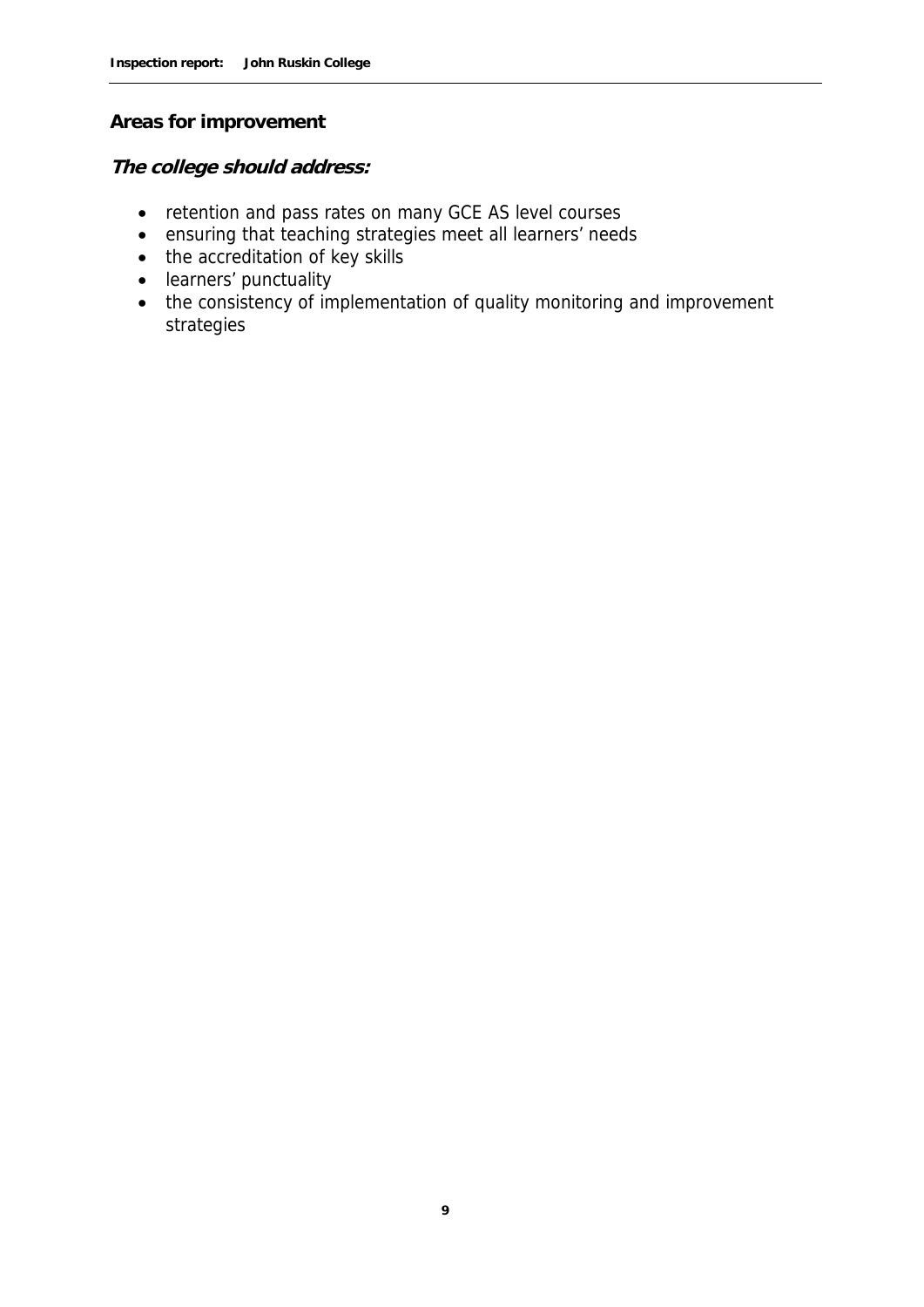### **Main findings**

#### Achievements and standards<br> **Satisfactory: grade 3**

- 11. Achievements and standards are satisfactory and improving. The majority of learners, particularly on level 3 courses, join the college with relatively low prior attainment. Value added data indicate that they make the progress expected and value added scores rose significantly in 2005. The college's selfassessment report accurately identified areas for further improvement.
- 12. Success rates for learners aged 16 to 18 have improved over the last three years and are now in line with averages for sixth form colleges at level 1 and 2. While overall success rates for learners aged 16 to 18 remain below the average at level 3, pass rates are high on most vocational courses and around the average for GCE A level programmes. However retention and pass rates remain significantly below the average for GCE AS level courses. At level 3 approximately 50% of the provision consists of vocational courses. Adult learners studying short, distance learning courses achieve well. Learners aged 14 to 16 make good progress. The college has recently begun to monitor the performance of different groups of learners by gender and ethnicity. It is too early yet to see the impact of any actions taken in response to this.
- 13. Learners' progression to higher level courses in the college and to higher education is very good, particularly in the context of their prior attainment. The college is effective in raising learners' aspirations and supporting them to achieve and sometimes exceed these aspirations. Many learners participate in team sports, external community and cultural events and work experience. These activities help to develop their self confidence.

**Quality of provision Satisfactory: grade 3** 

- 14. The quality of teaching and learning is satisfactory overall, with some areas of good practice. There is a climate of high expectations throughout the college and learners work in a supportive, inclusive learning environment. They come from many different backgrounds and learn to develop a culture of mutual respect and good working relationships with their peers and their teachers.
- 15. In the most effective lessons, teachers provide fast paced, challenging and interesting activities that effectively engage learners and support their growing understanding and knowledge. Lessons have clear objectives and planning is good. Teachers are aware of the need to differentiate activities and materials for individual needs. However, this is not always translated into effective teaching and learning strategies that promote individualised learning.
- 16. In the less effective lessons, there is an over-reliance on teacher exposition that inhibits independent learning. Pace is sometimes slow and learners do not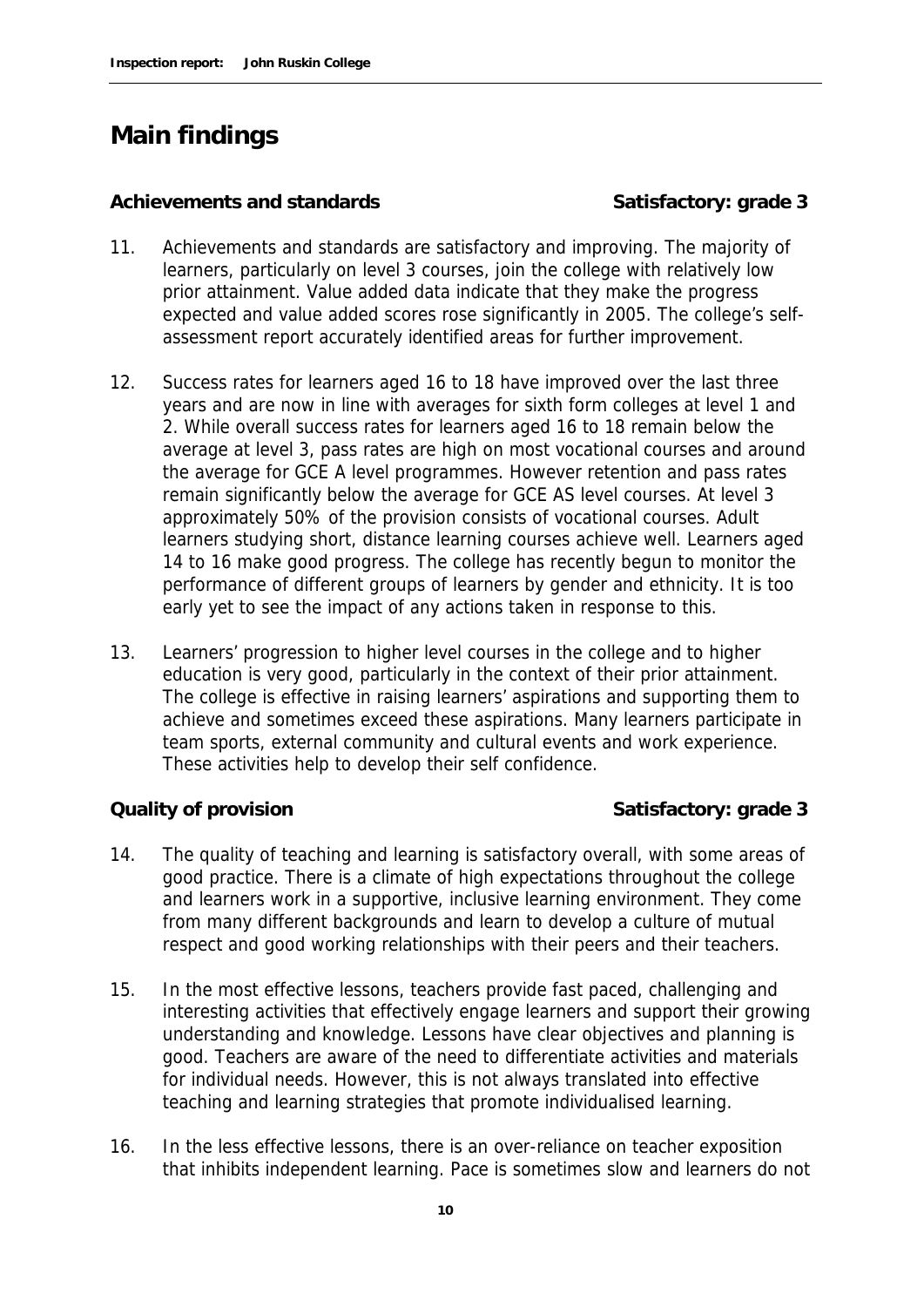make as much progress as they could. The use of information and learning technology (ILT) to promote learning is inconsistent. Poor punctuality remains a barrier to learning in some areas, for example in arts and media and information and communication technology (ICT) courses.

- 17. The college has recently improved its monitoring of teaching and learning and the self-assessment report accurately identified strengths and weaknesses in the quality of teaching and learning. An appropriate training programme focusing on learning strategies and assessment is now in place. Internal verification procedures are inconsistent. New monitoring procedures are in place, but it is too early to assess the impact of these actions in all areas.
- 18. Initial assessment is effective in identifying full-time learners with individual learning and basic skills needs. Additional learning support is provided promptly. Take up by learners is high and the support enables them to make progress. Learners for whom English is an additional language are positive about the support they receive. Foundation level learners receive good support with basic skills as part of their main programme. Other learners with poor literacy or numeracy skills are offered extra study skill support, but there has been insufficient evaluation of its impact on learners' achievements. Teachers and tutors make satisfactory use of target grades to monitor learners' performance, although these are not always used effectively in discussions with learners about progress. The college takes appropriate steps to inform parents or carers of learners aged 14 to 19 about their progress.
- 19. Since the last inspection, the college has successfully adapted the curriculum to meet the changing needs of its learners. Its response to educational and social inclusion is good. The college provides a wide variety of vocational and academic courses at levels 1, 2 and 3 with clear progression pathways. Internal progression rates are high, and progression rates to higher education are very good.
- 20. The college successfully raises learners' aspirations through additional activities such as university visits and events funded through the Aim Higher initiative. A wide range of enrichment opportunities is available and participation rates are good. The college works closely with schools and other post-16 providers to establish the most appropriate curriculum and to encourage participation in post-compulsory education. It is pro-active in its work with external partners to promote a coherent curriculum offer in the local area. The curriculum for learners aged 14 to 16 as part of the Increased Flexibility Programme is well managed and the quality of the provision is good.
- 21. Opportunities for the development of key skills are linked to learners' main programmes, particularly on vocational courses. However, progress in embedding key skills is inconsistent and formal accreditation does not reflect the skills acquired by learners. Overall, opportunities and arrangements for work experience are satisfactory, although they remain underdeveloped in ICT. The college also offers short, distance-learning courses for adult learners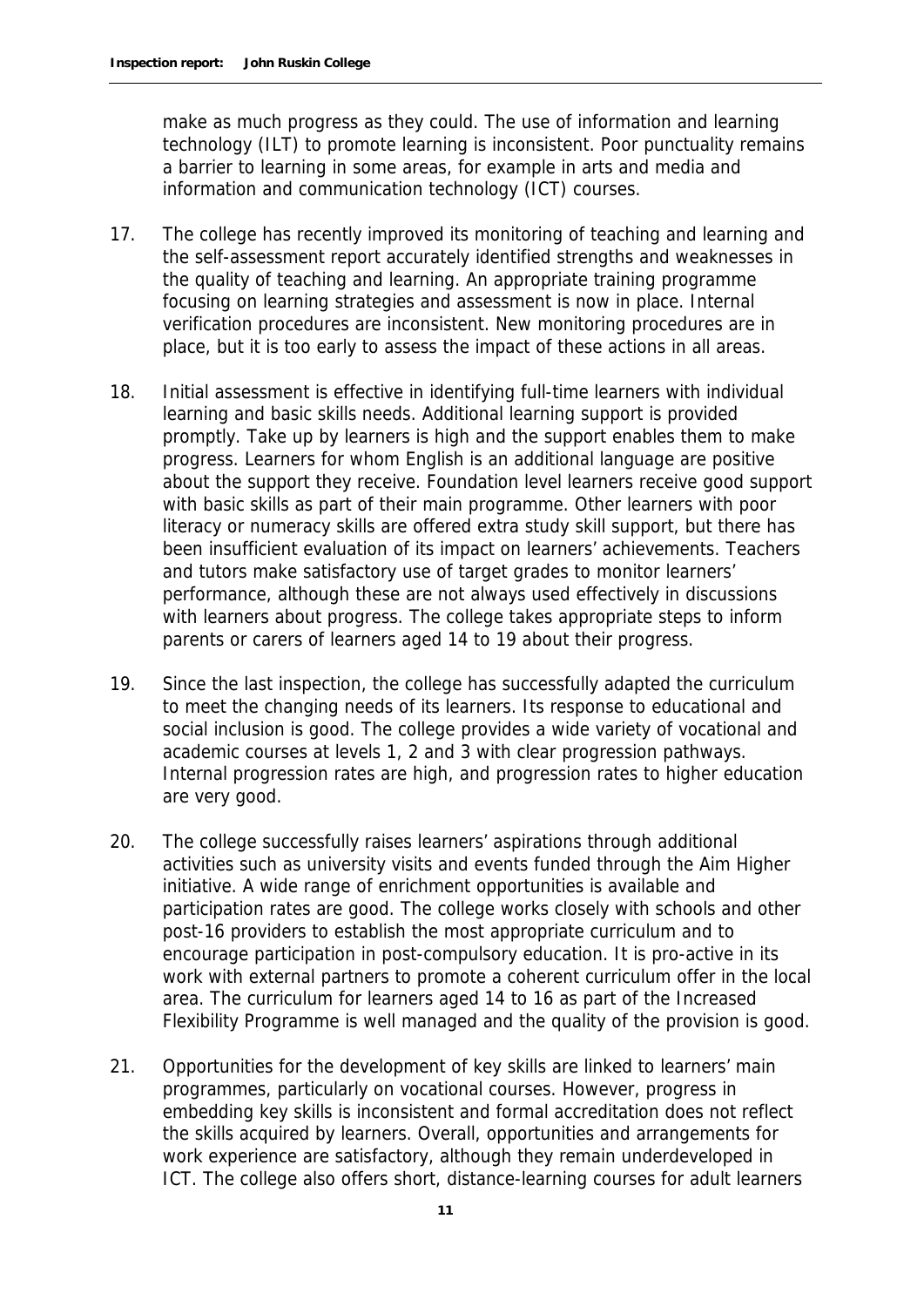that accredit work-based skills. It currently works with 70 employers to deliver this training to approximately 1,500 part-time learners.

22. Advice, guidance and support for learners are good. Prospective learners receive detailed information about the courses on offer and entry requirements in the prospectus and course leaflets. Pre-entry guidance is effective in ensuring that most learners choose an appropriate programme. Good links with a range of local 11-16 schools ensure a smooth transition to college. College induction processes enable learners to settle in quickly. A good range of services, including counselling and careers information, is available to learners and there are strong links with external agencies which provide additional support. Effective careers education and guidance is provided through individual interviews, careers events and a structured and differentiated tutorial programme. The programme gives scope to tutors to contribute to learners' personal and social education but explicit links to the 'Every Child Matters' themes in the Children Act 2004, are underdeveloped. The electronic registration system helps tutors to monitor attendance rigorously. Attendance has improved significantly over the past two years and is now good. Tutors monitor learners' academic progress but there are inconsistencies in the extent to which tutors help learners to set specific and measurable targets for improving their work.

#### Leadership and management **Satisfactory: grade 3**

- 23. Leadership and management are satisfactory. Governors and senior managers set a clear strategic direction. They regularly monitor college development plans, key college performance indicators and large capital projects. Governors have a good knowledge of the key strengths of the college, learners' achievements, financial matters and the changing context in which the college operates. Financial management and control are good. In the context of high progression rates, good accommodation and learning resources and effective utilisation of its resources, the college provides good value for money.
- 24. Senior managers use a wide range of accurate management information to closely monitor operational performance, including attendance and learners' achievements. Attendance has improved and while pass rates have also improved in many areas, these remain well below national averages on GCE AS level courses. Improvements in retention have not been consistent across the college. Communications across the college are good with most staff well informed about operational issues and strategic developments.
- 25. Senior managers are committed to promoting a culture of equality and inclusion and this is reflected in the development of the college's provision to meet a wide range of learners' needs. Effective links with external agencies and local groups support the college strategic vision and policy of inclusion through curriculum developments and support for learners. There are strong links with local 14-19 groups and higher education institutions to develop curriculum opportunities for young people. The college has effective policies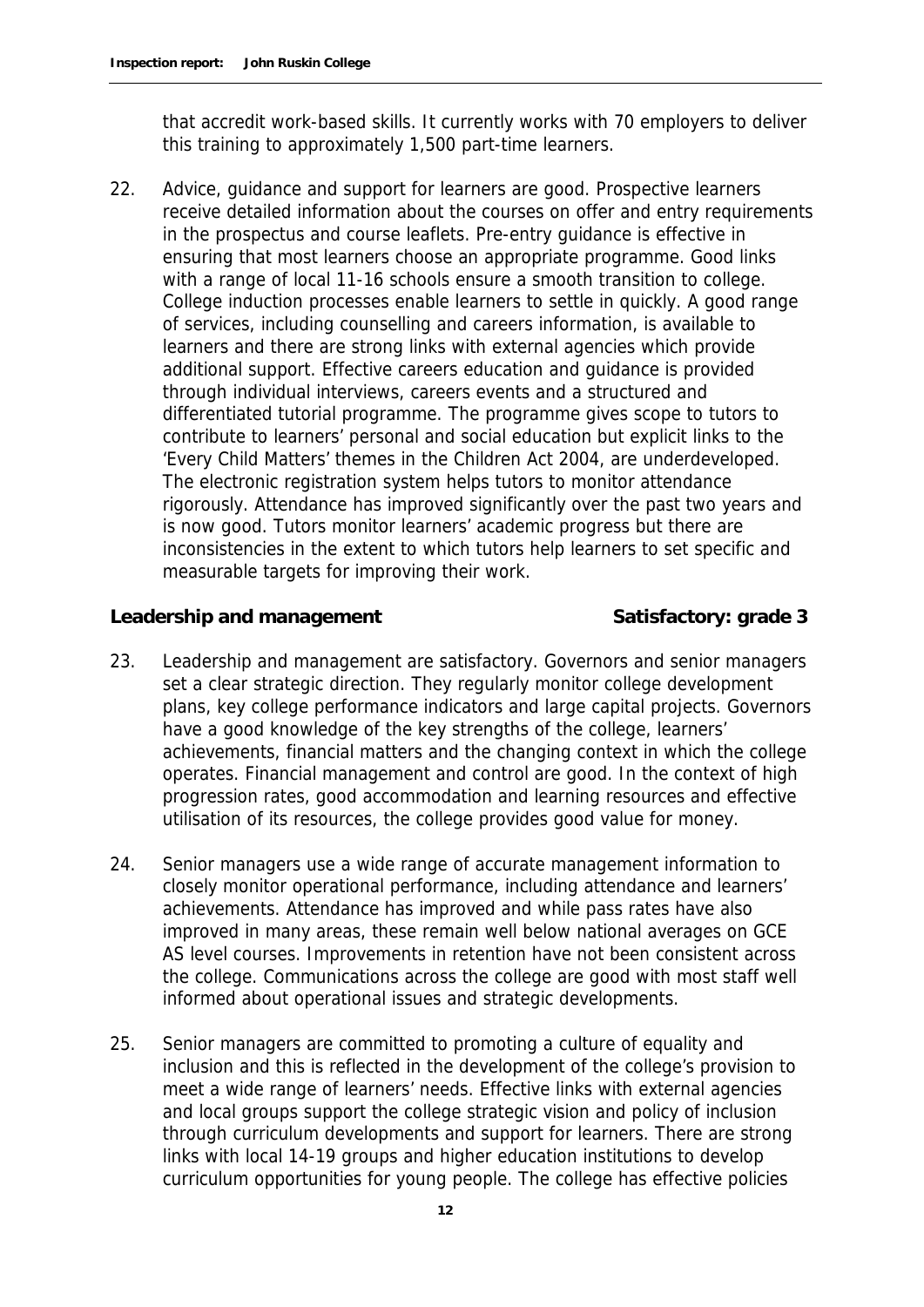covering equality and diversity and procedures for child protection are comprehensive. The statutory requirements of the amended Race Relations Act and Special Educational Needs and Disability Act are met. Access for those with physical disabilities is good and the college is a safe and secure environment for learners and staff.

- 26. The college has made a range of organisational and procedural changes to its quality assurance arrangements. These include clearer identification of roles and responsibilities and training in writing self-assessment reports to improve the rigour of the quality systems. The self-assessment report is largely accurate in identifying strengths and areas for improvement. Quality assurance arrangements are satisfactory overall although there remain significant variations in the consistency of self-assessment procedures at course team level. In some areas the culture of self-evaluation is still developing and monitoring by managers is not yet sufficient to ensure that the process is effective in supporting continuous improvement. The monitoring of progress against action plans at course team level is also variable and not all targets are specific, measurable or time-bound.
- 27. Accommodation and other physical resources are good and the recent new build supports the planned strategic and operational priorities. Resources are effectively utilised. The management of staff is effective and new staff are supported well. Newly qualified teachers benefit from guidance from designated mentors. Performance management of staff includes a review of lesson observations, professional development needs and setting performance targets. Whole college training to improve teaching and learning has been given a high priority and there is evidence that it is beginning to have an impact on the quality of learners' experience in some of the curriculum areas inspected.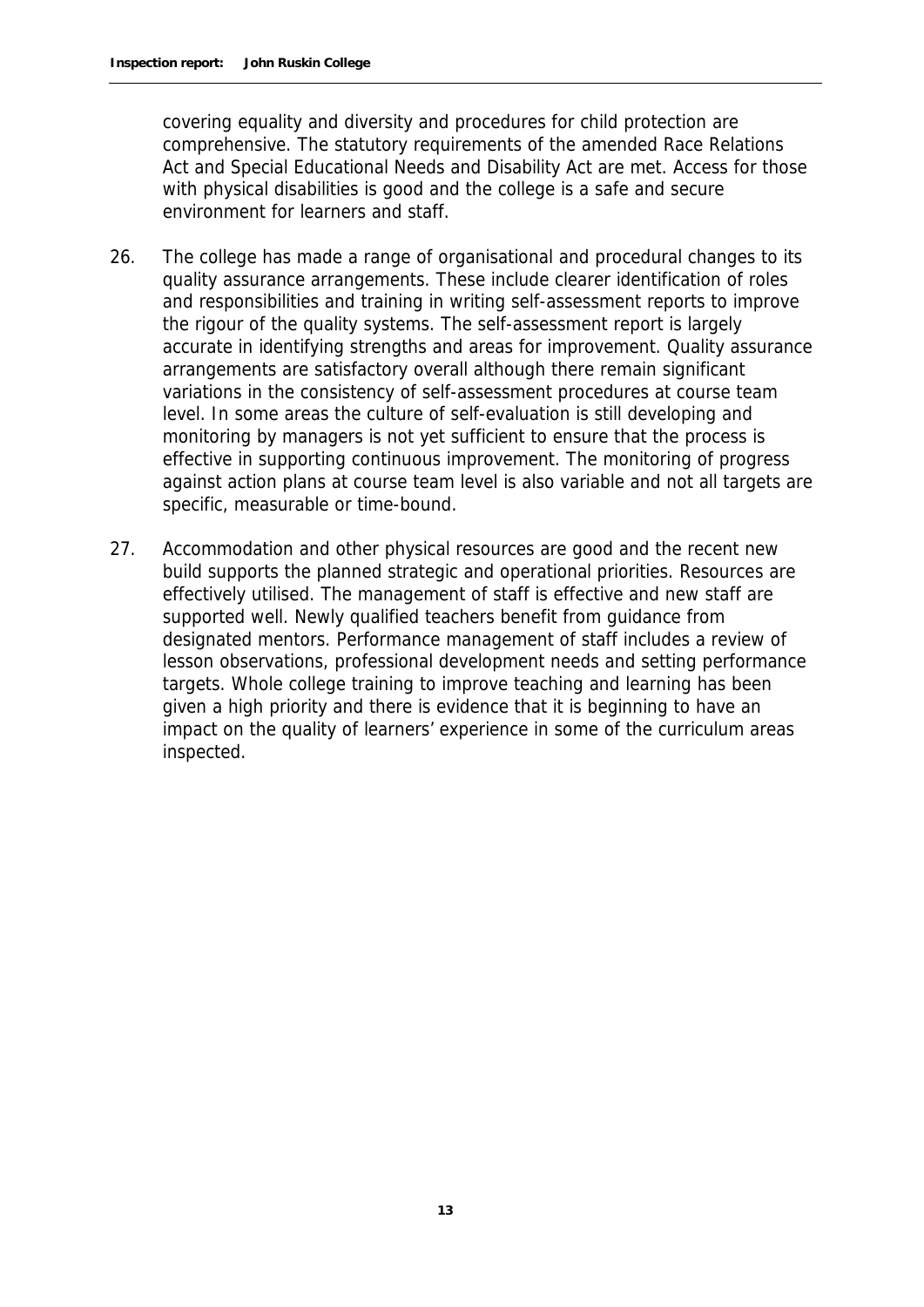### **Curriculum area inspections**

#### Science and mathematics **Science and mathematics** Satisfactory: grade 3

#### **Context**

28. The college offers GCE A levels in psychology, biology, chemistry, physics, electronics and mathematics. GCSE mathematics is offered at foundation and intermediate levels. The college also offers AVCE science and GNVQ intermediate science. GCE AS level applied science has been introduced this academic year. At the time of inspection there were 341 learners on science and mathematics courses. Of these, 328 are aged 16 to 18.

#### **STRENGTHS**

- high pass rates on vocational science courses
- high retention rates on GCE A level courses
- good support for learners
- good progression to science related higher education courses

#### **AREAS FOR IMPROVEMENT**

- low pass rates and value added in GCE AS level biology and mathematics
- low retention rates in many GCE AS level courses

#### **Achievements and standards**

- 29. Achievements and standards are satisfactory. Pass rates in AVCE and GNVQ science courses are high and above national averages. Retention rates on GCE A level courses are high and pass rates are in line with national averages. Retention and pass rates on most GCE AS level courses are below national averages. In GCE AS level biology and mathematics, many learners do not make the progress expected, relative to their prior attainment.
- 30. Learners monitor their own progress against agreed target minimum grades through regular self-assessment. The standard of learners' work is satisfactory. They use appropriate scientific terminology and mathematical notation. Most learners in the second year of their studies have well developed study skills. They develop communication and IT skills through their course work. Progression rates to higher education related to science are good at over 80%.

#### **Quality of provision**

31. Teaching and learning are satisfactory. In the better lessons teachers plan well and use a good variety of activities to engage and sustain learners' interest and learners work attentively. However, the less effective lessons are characterised by the teacher talking for too long. Some learners lose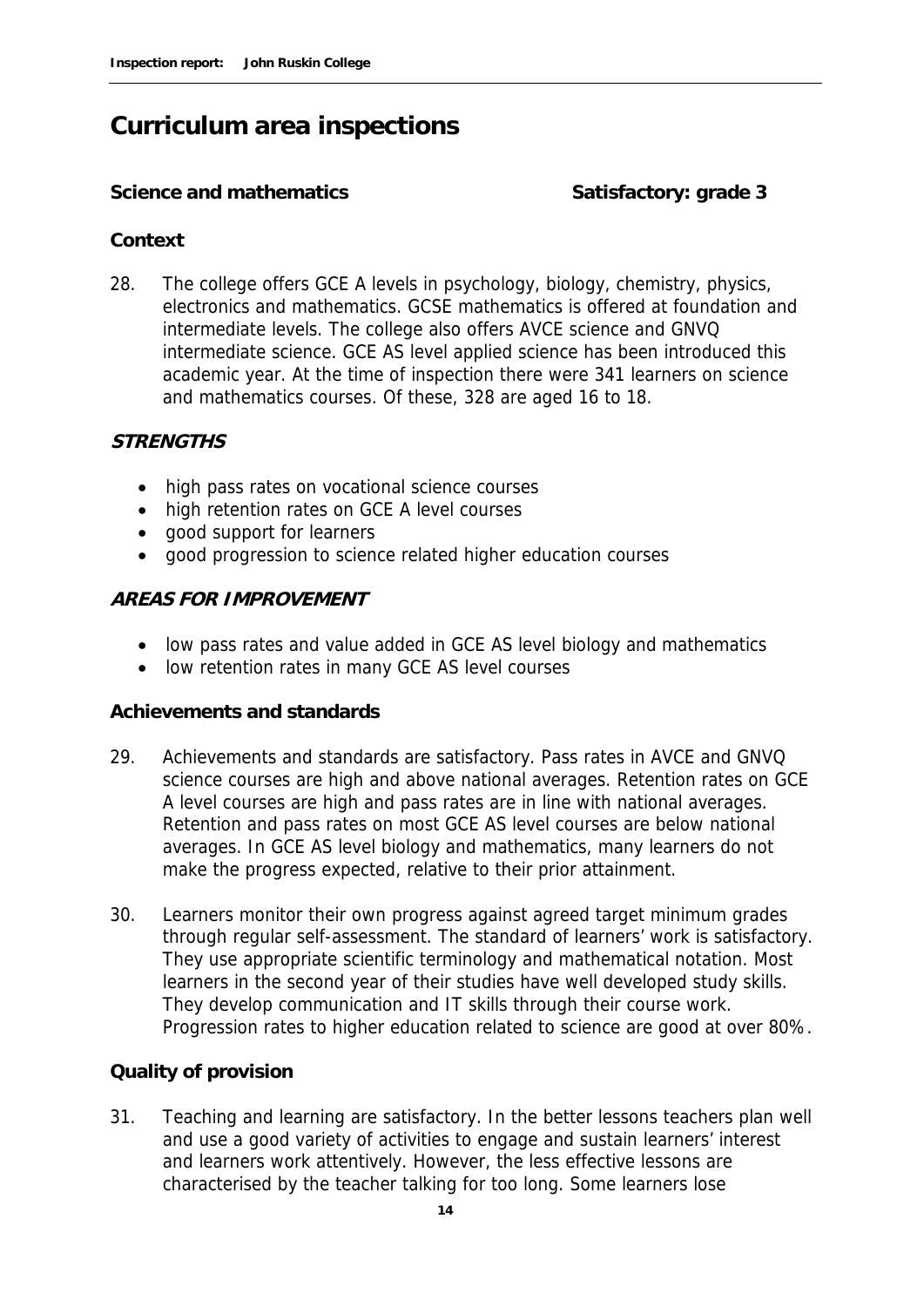concentration. The pace of work is too slow and learners make less progress than they could. Working relationships between teachers and learners are good. Learners handle equipment confidently and with due regard for health and safety issues.

- 32. Assessment practice is satisfactory in both written and practical work. Learners' work is set, marked and returned promptly with helpful suggestions for improvements. A small number of external moderator reports have identified over generous and inaccurate marking.
- 33. Teachers are well qualified for the subjects they teach and technician support is good. Accommodation is of high quality and provides a stimulating learning environment. Laboratories are well appointed and have good scientific equipment. Learners make good use of the virtual learning environment including remote access to the intranet for homework and revision.
- 34. Learners receive good support which enables them to make progress. Learners are made sufficiently aware of the progress they are making, and any required improvements, through informal feedback and regular written reports. Teachers are very approachable and helpful. Learners enjoy their studies and value the support from teachers and tutors. They benefit from relevant work experience placements which strongly support their vocational aspirations and develop their self-confidence.

**Leadership and management**

35. Leadership and management are satisfactory. Management and staff work well together as a professional team. Regular team meetings ensure key issues are discussed and addressed. Self-assessment is largely accurate in identifying areas for further improvement. However, managers acknowledge that internal lesson observation grades are too generous. A robust action plan is being used to build on strengths and address identified areas for improvement. Professional development activities are well-supported. New teachers are appointed a mentor and have an effective induction. Partnerships with employers are good.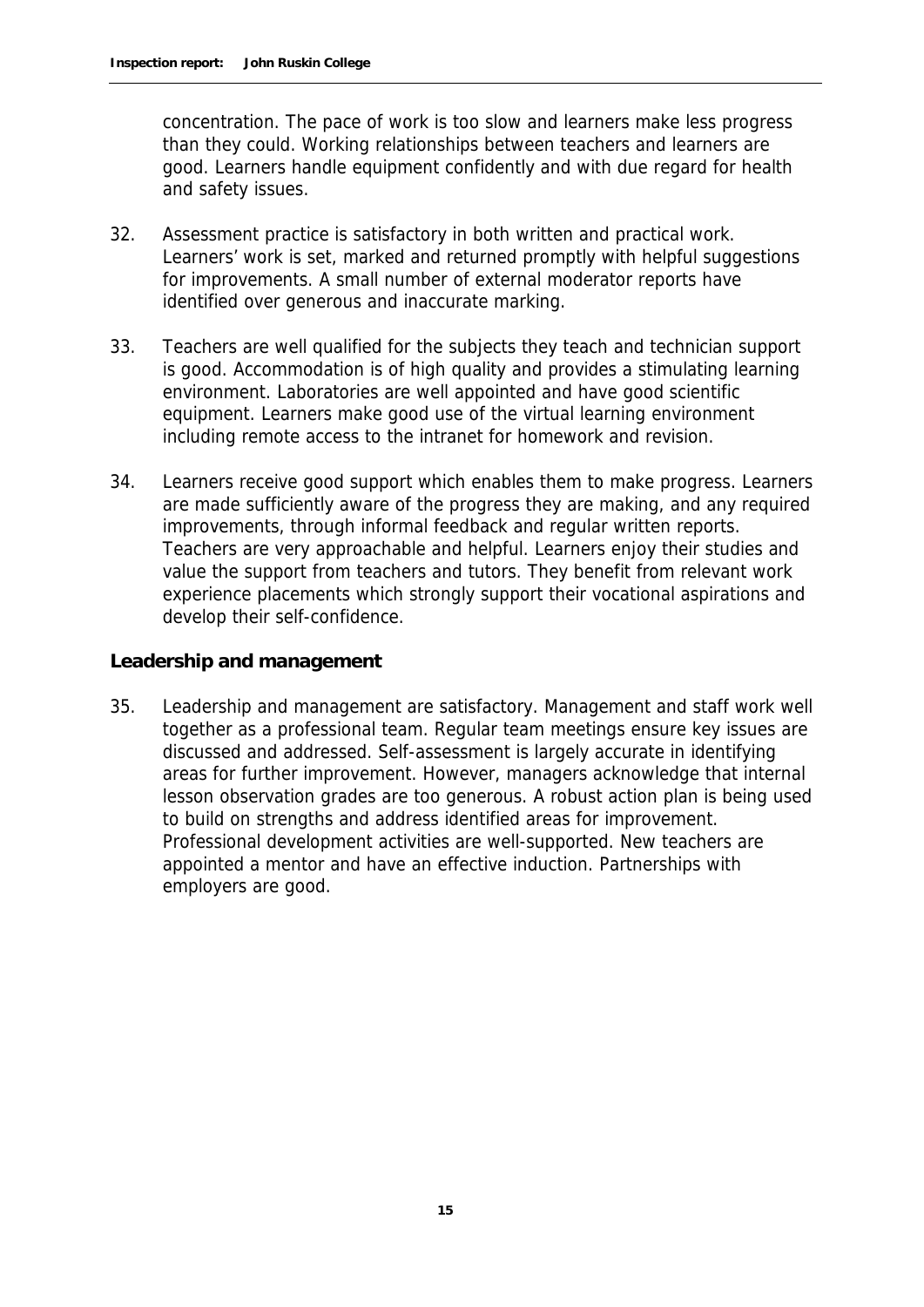#### Information and communication technology **Satisfactory: grade 3**

#### **Context**

36. The college offers courses in computing and ICT at levels 1, 2 and 3. Computing and ICT are provided at GCE A level and ICT at GCE AS level; GCE AS level computing has been discontinued. AVCE ICT is available for learners in their second year but is being replaced by the BTEC national certificate for IT Practitioners. GNVQ foundation and intermediate level IT are also available. There are 216 full-time learners aged 16 to 18 taking ICT courses, 166 of whom are studying at level 3.

#### **STRENGTHS**

- improving pass rates and value added in GCE AS and A level ICT
- good achievement in GNVQ Foundation ICT
- reflection of the learners' culture and experiences in choices of assignments
- good support for individual learners

#### **AREAS FOR IMPROVEMENT**

- low pass rates in GNVQ intermediate IT
- insufficient opportunity for vocational learners to experience work or industry links
- lack of rigour in adherence to external assessment requirements at level 3
- lack of preparation of learners for the January modular exams
- poor punctuality in most observed classes

#### **Achievements and standards**

37. Achievements and standards are satisfactory. Pass rates in GCE AS and A level ICT are improving and are now well above average in GCE AS ICT. Value added data show that learners' progress, relative to their prior attainment, has improved over the past three years. Pass rates in GNVQ foundation IT are very good and a significant proportion of learners achieved high grades. Pass rates in GCE AS and A level Computing and GNVQ intermediate IT are poor. Punctuality in lessons is frequently poor and this severely impedes progress in group activities and disrupts lessons. Learners produce work of a standard appropriate to their level of course and develop good skills in using IT applications and software.

#### **Quality of provision**

38. Teaching and learning are satisfactory. In the better lessons, teachers split tasks up for learners to make them manageable, make good use of praise and encouragement and use a variety of activities to keep all learners fully engaged. However, in some lessons the teachers' instructions lack clarity and learners are slow to embark on their tasks. In practical sessions, teachers are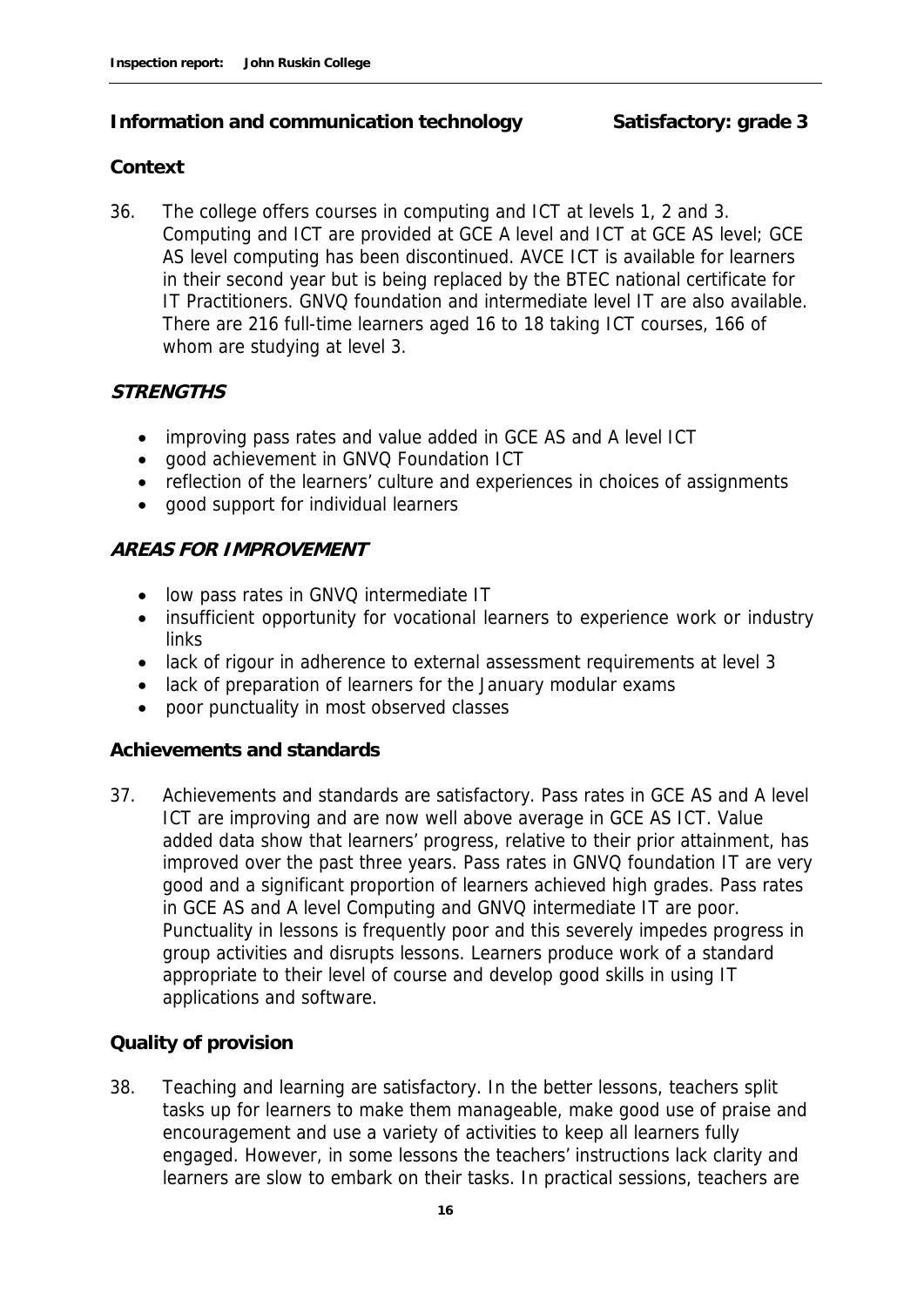very effective in helping individuals to progress as they circulate, but there is poor management of some others in the class who become distracted from their work. Directed questioning is used well by some teachers to check understanding, but in other cases, a few learners are allowed to dominate discussions and some learners do not contribute at all.

- 39. Teachers use constructive comments on learners' work to support improvement. However, external assessment requirements are not fully met in some level 3 courses. Learners were not adequately prepared for taking GNVQ foundation and AS and A level ICT modules in January. This resulted in very low module pass rates and adversely affected learners' motivation. Assignment briefs are often closely related to learners' culture and experiences and this increases their self-esteem and confidence. There are insufficient opportunities for vocational learners to experience current industrial or business practices.
- 40. Learners receive good individual support. Teachers are approachable and helpful, offering extra workshop sessions and support outside the class time, which supplement the facilities in the IT suite and study skills centre. Learners are aware of their progress and appreciate the advice and guidance available.

**Leadership and management**

41. Leadership and management are satisfactory. Following a management restructure, initiatives to improve the quality of teaching and learning are beginning to have an impact. There is now greater rigour in lesson observations and teaching is improving. The IT staff work well as a team and meet regularly, with a clear focus on raising standards. All staff contributed to the accurate self-assessment report and managers acknowledge the need to monitor performance more systematically.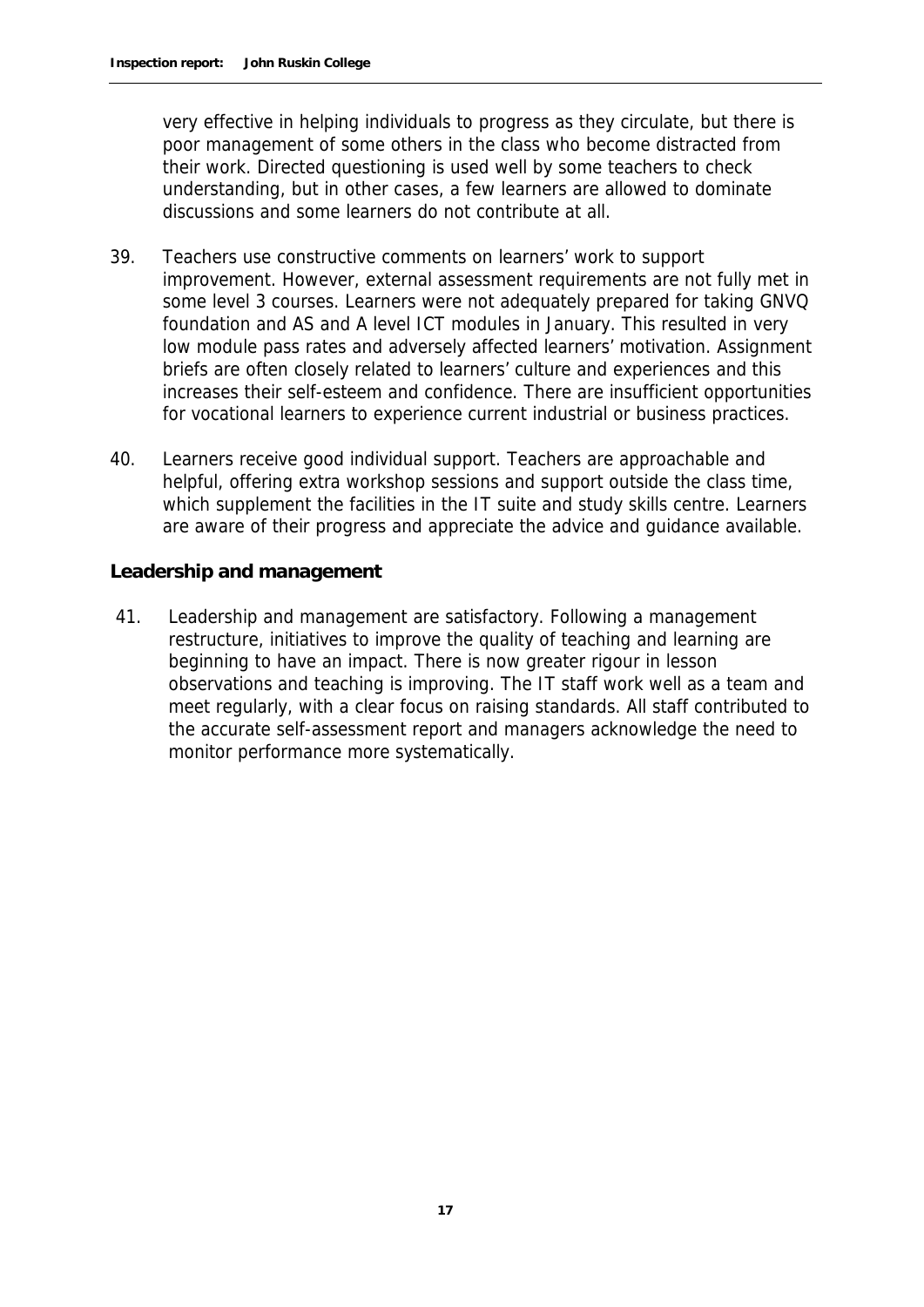#### Arts, media and publishing **Satisfactory: grade 3**

#### **Context**

42. The college offers courses in art and design, media and the performing arts at levels 2 and 3. Learners are enrolled on GCE AS and A level courses in fine art, graphic design, film, media studies, drama and theatre and dance. Vocational courses include BTEC first diplomas in media, art and design and national certificates in art and design and media. At the time of the inspection 70 learners were enrolled on vocational courses and 395 on GCE AS and A level courses.

#### **STRENGTHS**

- consistently high pass rates on art and design courses and GCE A level drama
- good teaching in practical lessons
- good resources and accommodation
- well managed provision

#### **AREAS FOR IMPROVEMENT**

- poor pass rates on GCE AS level performing arts courses
- poor punctuality in some lessons
- insufficient range of learning strategies in theory lessons

#### **Achievements and standards**

43. Achievement and standards are satisfactory. On art and design and GCE A level drama courses, learners consistently achieve high success rates. Success rates on GCE AS drama, dance and music technology have been below national benchmarks for the last three years. In-year retention data shows improvement particularly at GCE AS level. The new BTEC media first diploma and national certificate courses have high retention and achievement rates. In lessons, learners demonstrate good development of personal, social, creative and practical skills.

#### **Quality of provision**

- 44. Teaching in practical lessons is good. Learners benefit from a wide range of activities which stimulate learning and engage their interest. Teachers have a good rapport with learners and employ effective strategies to foster good discipline, behaviour and working atmosphere. Useful homework tasks effectively consolidate learning.
- 45. Teachers give frequent, helpful and informative individual feedback and use peer evaluation to enable learners to refine and develop their creative work. Lessons are well paced with appropriate challenge for the full range of learners. In many theory lessons a narrow range of teaching strategies, poor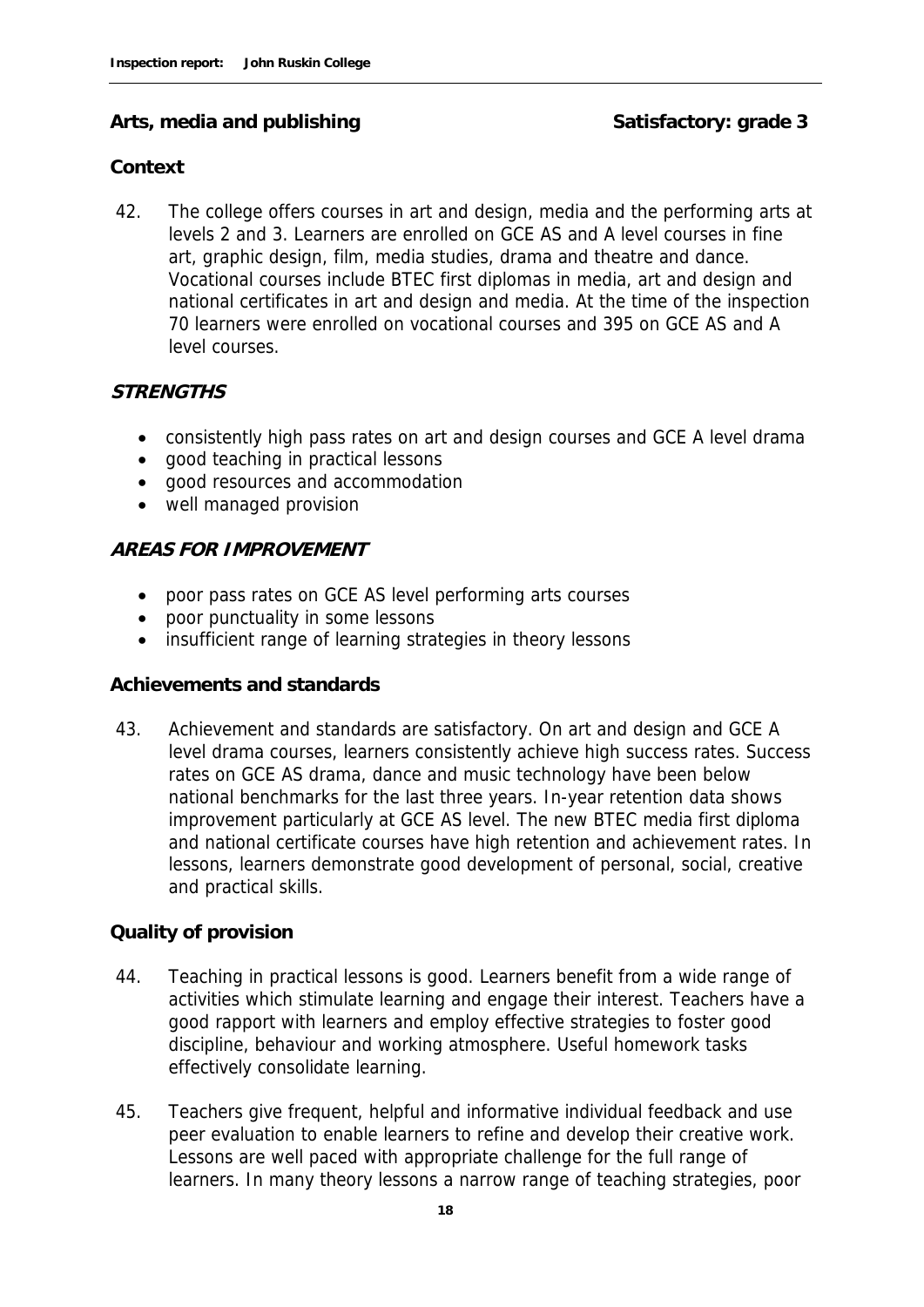demonstrations and explanations, restricted the opportunities for learning. Some teachers are over reliant on exposition and do not adequately engage and motivate learners.

- 46. Cross discipline projects, commissions and simulated work experience opportunities all help learners develop their practical skills. Teachers provide interesting and relevant assignments that are marked well with clear and detailed comments.
- 47. Support for learners is good. Learners benefit from a very comprehensive group and individual tutorial programme that supports their emotional, social and vocational or academic development. Additional learning support is effective.
- 48. Progression is good: a high proportion of learners progress within the college and to higher education. The broad range of courses, including the new vocational AS and A level courses, give learners extended opportunities for progression.
- 49. In some lessons a lack of punctuality disrupts learning and prevents learners from making as much progress as they could. This was identified as a weakness at the last inspection. Inspectors acknowledge that some learners travel a considerable distance to the college and may experience difficulties in arriving for a 9:00 start. However, punctuality was also an issue in some lessons observed during the later parts of the day. For example in one art and design lesson 25% of the learners arrived up to 40 minutes late.

#### **Leadership and management**

- 50. Leadership is good. Teams meet regularly to discuss curriculum and student issues. Recent training activities have focused on key areas for improvement. The new management structure is working well to monitor and drive forward quality improvement.
- 51. The lesson observation grades awarded by the college are broadly in line with those found at inspection with some slight over grading at the lower end of the spectrum.
- 52. The self-assessment report is accurate, thorough and regularly reviewed. Managers are aware of progress against targets and are clearly focused on quality improvement.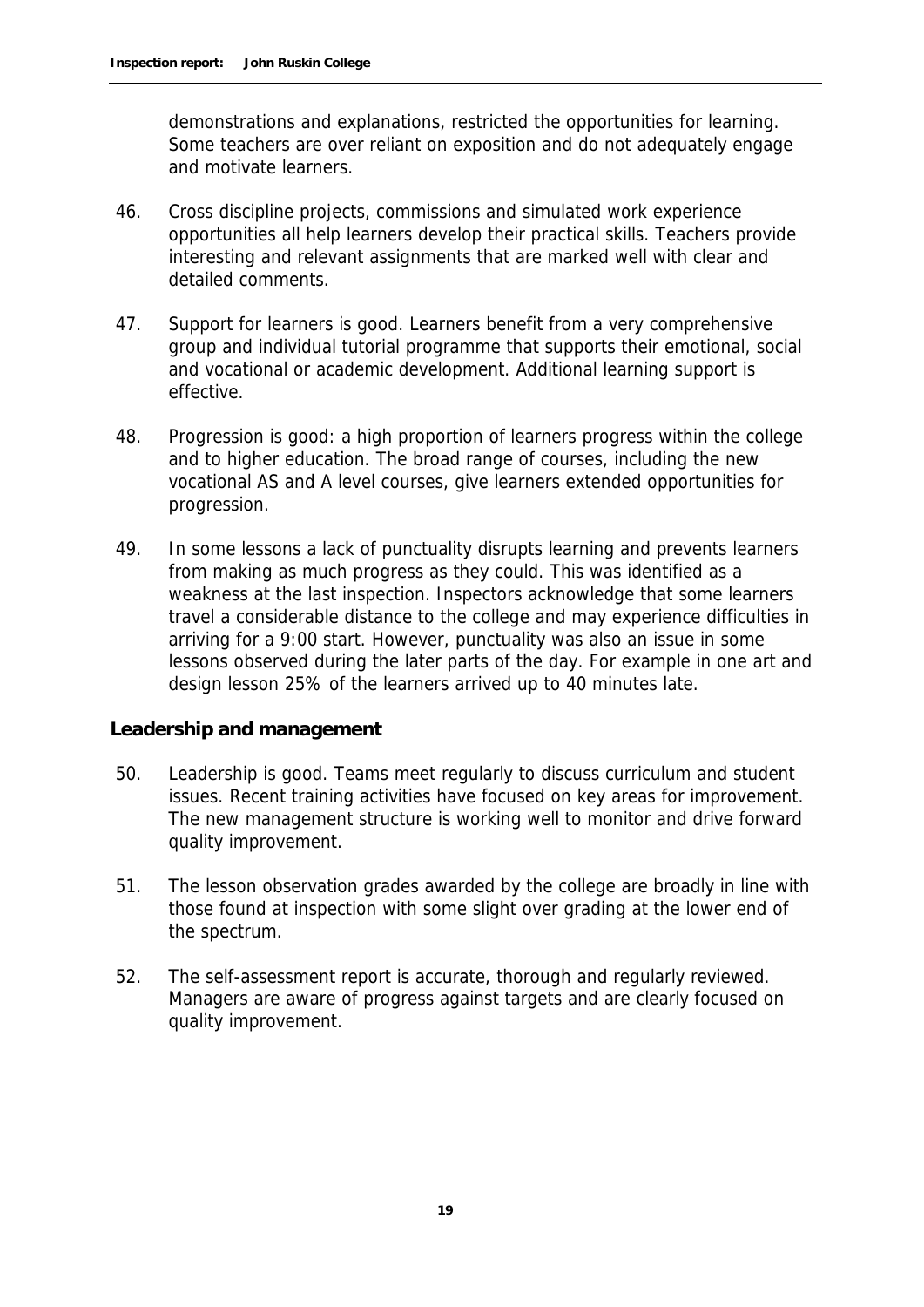#### Business, administration and law Satisfactory: grade 3

#### **Context**

53. The college provides a broad curriculum including GNVQ foundation, intermediate and advanced vocational business studies programmes, together with GCE AS and A level courses in accounting, business studies, economics and law. There are 494 learners enrolled full-time, and 418 of these study at advanced level. The majority of learners are aged 16 to 18.

#### **STRENGTHS**

- high pass rates on vocational subjects
- careful planning and preparation by teachers
- outstanding rates of progression to higher education
- good support for learners

#### **AREAS FOR IMPROVEMENT**

- low pass rates in GCE AS level accounting, business studies and economics
- ineffective use of questioning to check learning
- insufficient use of e-learning and ILT
- underdeveloped reference to current commercial practice

#### **Achievements and standards**

54. Achievements and standards are satisfactory. Pass rates for vocational programmes are high. In 2004/05 pass rates for GNVQ foundation and advanced programmes were significantly above the national average. Pass rates in GCE A level courses have been satisfactory. Pass rates for GCE AS level courses in accounting, business studies and economics have been well below national average for the past three years. Vocational learners produce well researched and clearly presented portfolios. GCE A level learners are able to analyse their work critically and present clear, reasoned arguments. Punctuality is a concern in a few classes but learners arriving late are integrated quickly and effectively in lessons.

#### **Quality of provision**

55. Teaching is satisfactory overall, with some areas of good practice. Teachers plan and prepare their work carefully. They expect high standards of conduct and commitment from learners, and learners respond well to the secure and professional atmosphere created. In the best lessons, teachers use a range of activities which motivate and challenge learners. Most learners respond very well to this and it gives them the confidence to develop their plans and ambitions about their future. Use of ILT is not yet developed enough to meet preferred learning styles. There is insufficient reference to current commercial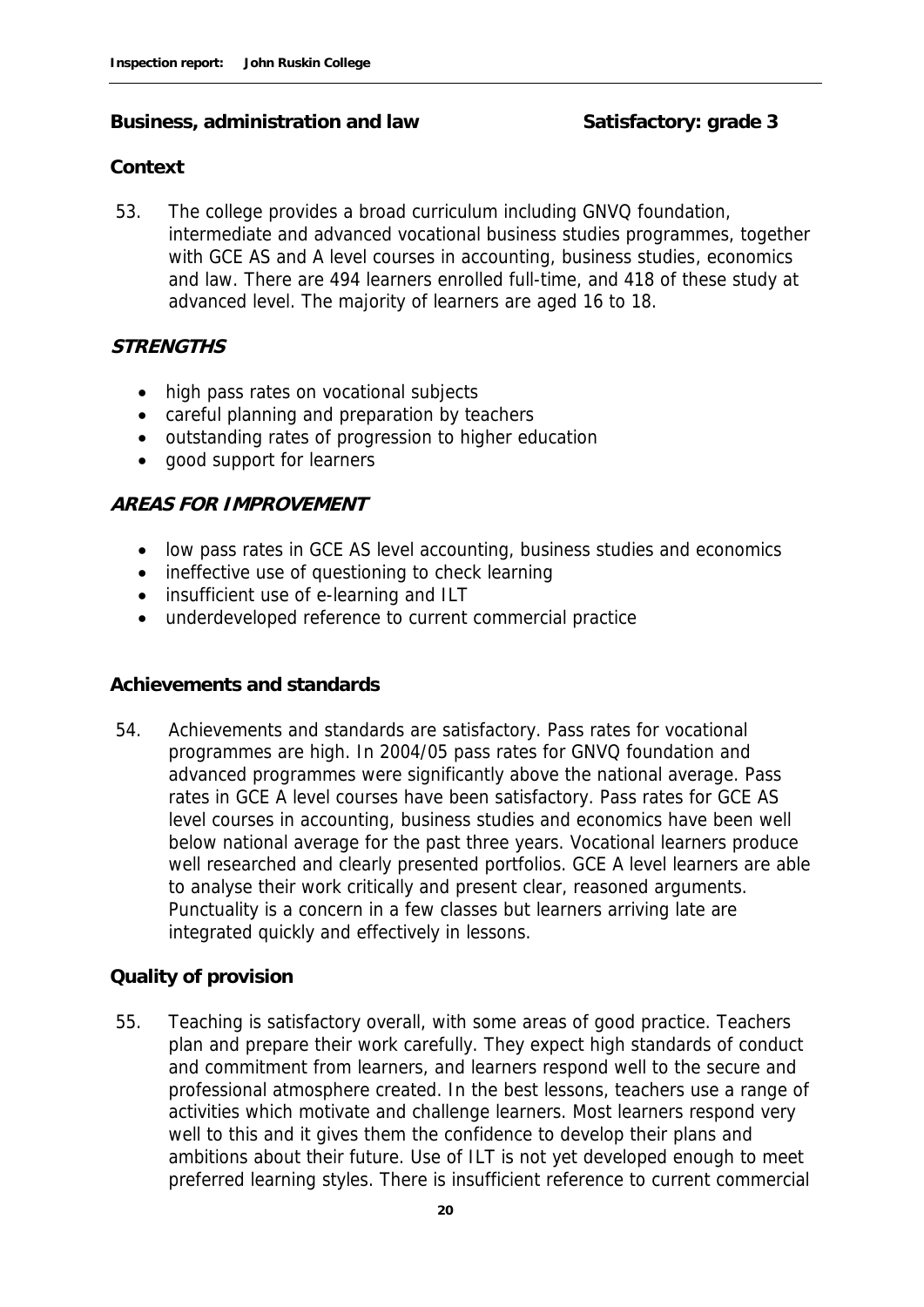practice and the work experience of learners in many lessons. Teachers check learning in lessons but use a limited range of questioning methods. Written work is returned promptly to learners and they value the detailed comments from their teachers.

- 56. Progression rates are high. For example, 78% of intermediate level learners progressed onto advanced programmes in 2005. Rates of progression for GCE A level learners to higher education programmes are exceptionally high. In 2005, 94% of learners in A level accounts and 92% of learners in GCE A level economics progressed to higher education courses.
- 57. Support for learners is good. Learners receive clear advice before they enrol. Individual learning needs are diagnosed accurately and learners have good access to effective additional support. Learners comment very favourably about the support they receive from their tutors and teachers on a wide range of personal and learning issues.

#### **Leadership and management**

58. Leadership and management are satisfactory. The curriculum area managers are making good progress in refining and improving quality assurance procedures. The self-assessment report does not identify some key weaknesses. Managers are introducing new ways to monitor and improve performance. Communications and morale are good between team members. Equality and diversity are promoted well. Classrooms are bright, clean and generally fit for purpose. Teachers receive continuous professional development but many have not had recent business experience or vocational updating.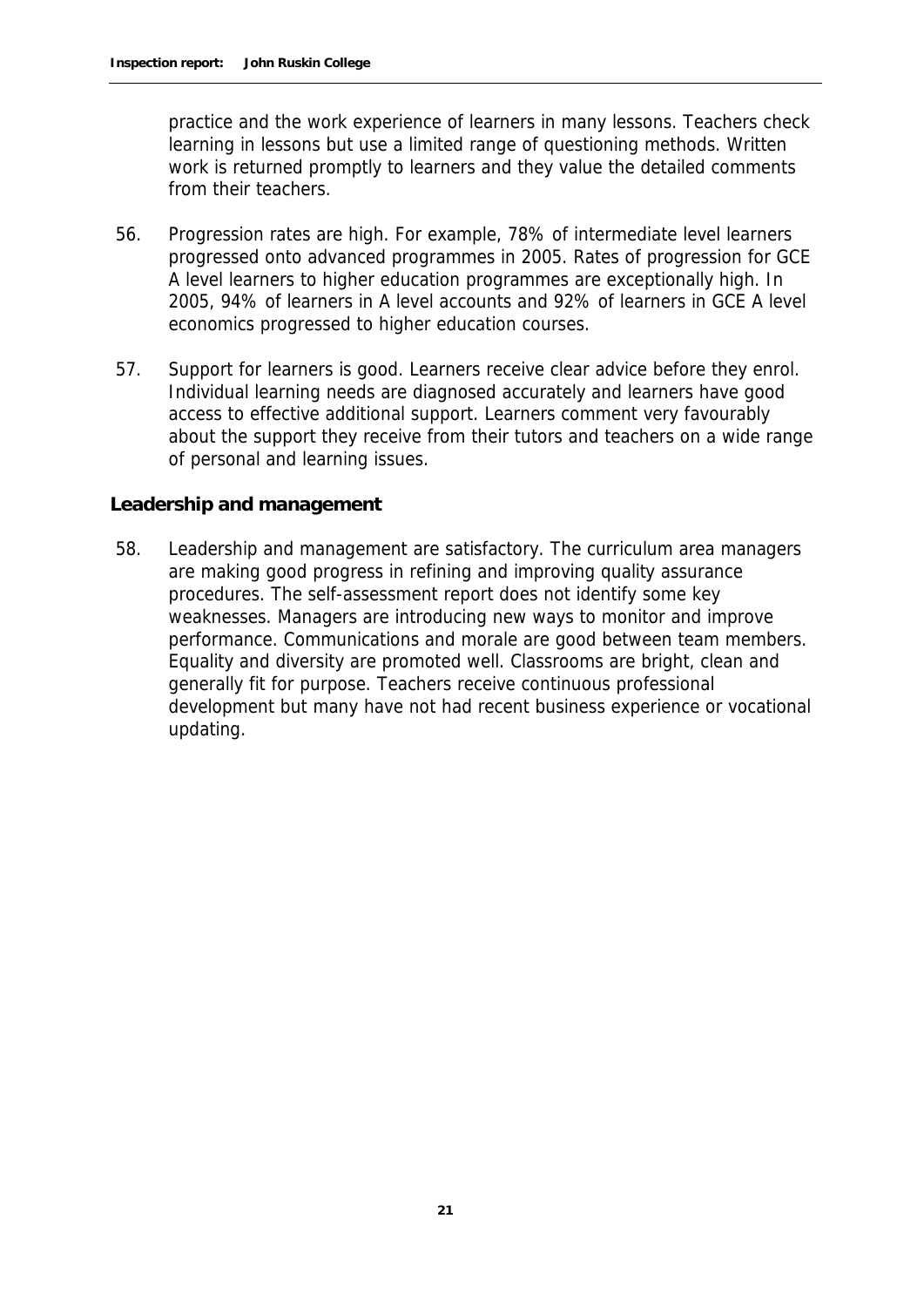#### **Learners' achievements**

#### **Table 1**

Success rates on mainstream level 1 qualifications, by qualification type, expected end year and age, 2003 to 2005, compared to the national rates for colleges of a similar type.

|                   |                       | $16 - 18$                      |                 |                  |       |                         | $19+$           |                  |       |
|-------------------|-----------------------|--------------------------------|-----------------|------------------|-------|-------------------------|-----------------|------------------|-------|
| Notional<br>Level | Exp End<br>Year       | Starts $-$<br><b>Transfers</b> | College<br>Rate | National<br>Rate | Diff  | Starts $-$<br>Transfers | College<br>Rate | National<br>Rate | Diff  |
| 1 Long            | 02/03                 | 135                            | 57              | 60               | $-3$  | 52                      | 46              | 55               | -9    |
|                   | 03/04                 | 132                            | 64              | 67               | $-3$  | 95                      | 69              | 57               | 12    |
|                   | 04/05<br>$\star\star$ | 50                             | 68              |                  |       | 110                     | 65              |                  |       |
| GNVQs             | 02/03                 | 45                             | 62              | 66               | $-3$  | $\star$                 |                 |                  |       |
| and<br>precursors | 03/04                 | 57                             | 39              | 70               | $-31$ |                         |                 |                  |       |
|                   | 04/05                 | 50                             | 68              |                  |       |                         |                 |                  |       |
| <b>NVQs</b>       | 02/03                 |                                | 100             |                  |       | 16                      | 69              |                  |       |
|                   | 03/04                 | $^\star$                       |                 |                  |       | 5                       | 60              |                  |       |
|                   | 04/05                 | $\star$                        |                 |                  |       | 4                       | 65              |                  |       |
| Other             | 02/03                 | 89                             | 54              | 59               | $-6$  | 36                      | 36              | 55               | $-19$ |
|                   | 03/04                 | 75                             | 83              | 66               | 16    | 90                      | 70              | 58               | 12    |
|                   | 04/05                 | 0                              | 0               |                  |       | 69                      | 65              |                  |       |

\* no enrolments

\*\* 04/05 data supplied by the college

#### **Table 2**

Success rates on mainstream level 2 qualifications, by qualification type, expected end year and age, 2003 to 2005, compared to the national rates for colleges of a similar type.

|                   |              | $16 - 18$                      |                 |                  |              | $19+$                          |                 |                  |       |
|-------------------|--------------|--------------------------------|-----------------|------------------|--------------|--------------------------------|-----------------|------------------|-------|
| Notional<br>Level | Exp End Year | Starts $-$<br><b>Transfers</b> | College<br>Rate | National<br>Rate | Diff         | Starts $-$<br><b>Transfers</b> | College<br>Rate | National<br>Rate | Diff  |
| 2 Long            | 02/03        | 628                            | 65              | 70               | $-5$         | 116                            | 43              | 52               | $-9$  |
|                   | 03/04        | 674                            | 70              | 74               | $-4$         | 259                            | 77              | 55               | 22    |
|                   | $04/05$ **   | 678                            | 70              |                  |              | 258                            | 54              |                  |       |
| GCSEs             | 02/03        | 417                            | 63              | 74               | $-11$        | 10                             | 50              | 58               | $-8$  |
|                   | 03/04        | 440                            | 68              | 77               | $-9$         | 13                             | 77              | 62               | 15    |
|                   | 04/05        | 440                            | 71              |                  |              | 12                             | 83              |                  |       |
| GNVQs and         | 02/03        | 209                            | 68              | 68               | $\mathbf{0}$ | 1                              | 100             |                  |       |
| precursors        | 03/04        | 228                            | 73              | 73               | $\Omega$     | $^\star$                       |                 |                  |       |
|                   | 04/05        | 238                            | 68              |                  |              | $\star$                        |                 |                  |       |
| <b>NVQs</b>       | 02/03        | $\star$                        |                 |                  |              | 24                             | 13              | 54               | $-41$ |
|                   | 03/04        | 1                              | 100             | 61               |              | 81                             | 84              | 58               | 26    |
|                   | 04/05        | $^\star$                       |                 |                  |              | 92                             | 51              |                  |       |
| Other             | 02/03        | $\overline{2}$                 | 50              | 58               |              | 81                             | 51              | 49               | 2     |
|                   | 03/04        | 5                              | 100             | 68               |              | 165                            | 74              | 52               | 22    |
|                   | 04/05        | $^\star$                       |                 |                  |              | 154                            | 51              |                  |       |

\* no enrolments

\*\* 04/05 data supplied by the college